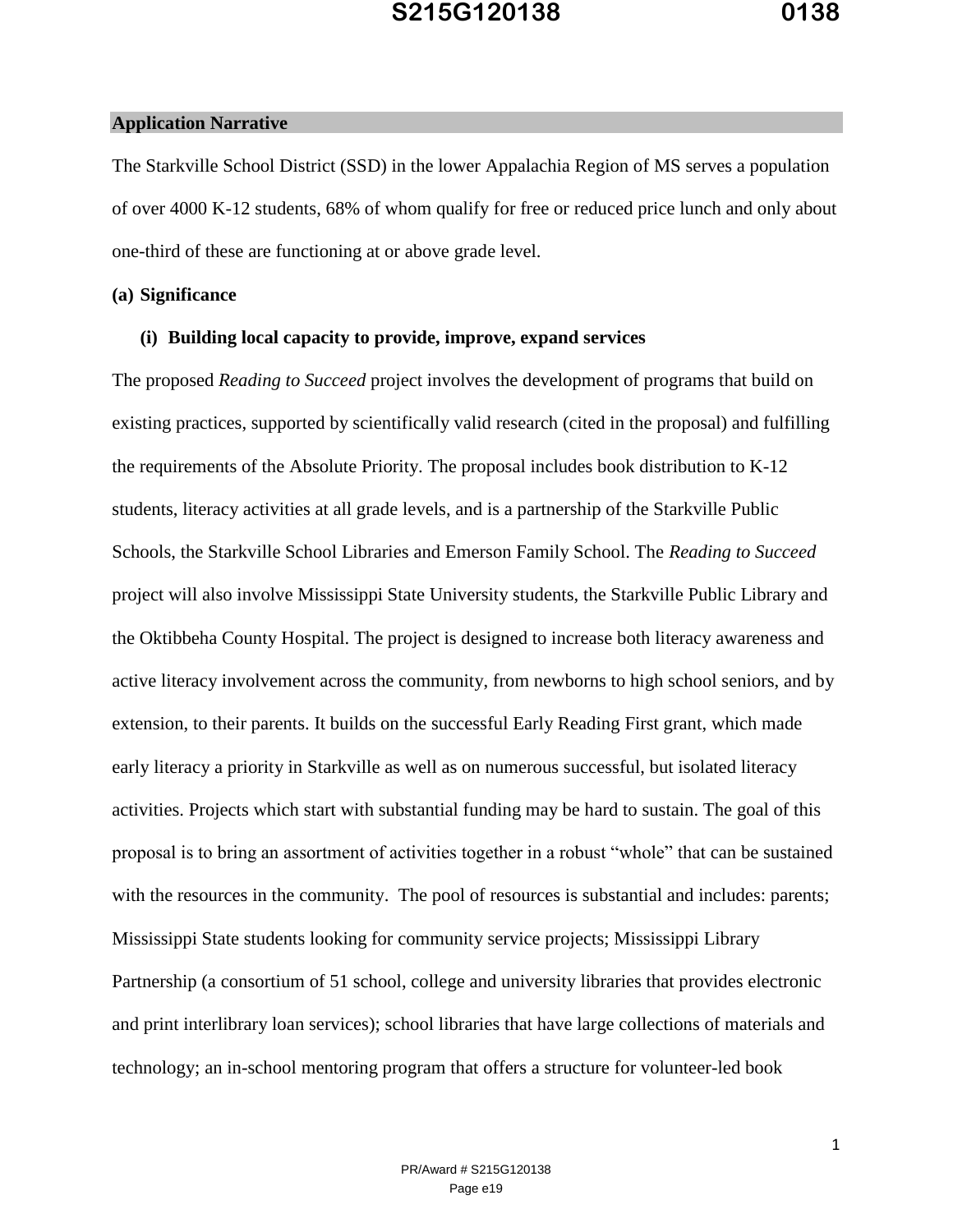discussion groups, reading buddies and tutoring; and a relationship with First Books (Washington, D.C.), which supplies new books to children at every grade level.

### **(ii) Building on new and/or existing strategies**

K-12 literacy strategies (described fully in Project Services) build on previous experience while promising long-term sustainability. Innovations include:

- School libraries take the leadership in working with an advisory committee of parents,  $\bullet$ community and students who review and plan literacy activities;
- Student immersion in reading activities and reading support without adding to staff; achieved through training community volunteers, parents and peers as tutors;
- Prioritizing Our Youngest– The Early Reading First grant proved the value of preschool literacy support, but also showed that birth is not too early to lay the foundation. *Baby's First Books* reaches out to mothers and families before baby leaves the hospital;
- Leveraging Student Interest in Technology Digital learning and easy access phone apps are responsive ways to reach all students, but particularly reluctant learners;
- Parent Empowerment this comprehensive plan offers opportunities for parents to learn (parenting, literacy support and technology applications) and to teach (training other parents; tutoring students, leading discussions). As parents share ideas and receive literacy materials, they move from being observers to being active participants.

### **(b) Quality of the project design**

**(i) Clearly specified and measurable goals, objectives, and outcomes** 

## **PROGRAM GOAL**: **Increase PK-12 literacy in Starkville Public Schools**

**OBJECTIVE 1 (Absolute Priority):** To improve literacy skills for all SSD students

(grades K-12) by September 2014.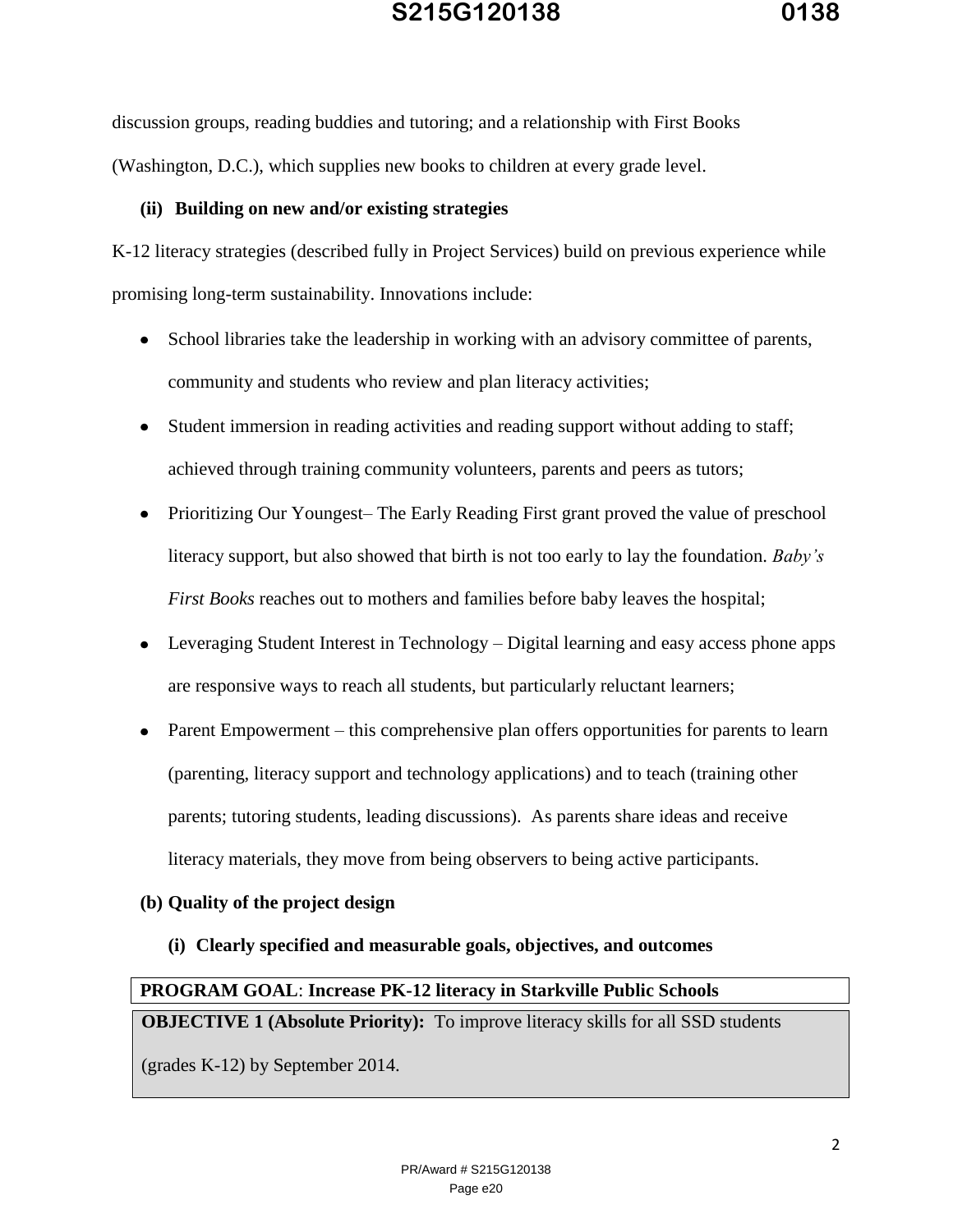**Outcome 1.1 (GPRA #2, #3, #4)** Sixty-five percent of SSD students (grades 3, 8, and high

school) will score proficient or above on State language arts tests by September 2014.

**Outcome 1.3** Starkville will be recognized as a high performing district by the MS

Department of Education by September 2014.

**Outcome 1.3** Sixty percent of students participating in after school tutoring will increase

reading skills by 1 grade level by the end of each school year.

**OBJECTIVE 2 (CP #3):** To ensure school readiness for 60% of children enrolled in

Emerson School PreK by September 2014.

**Outcome 2.1 (GPRA #1)** Sixty percent of children enrolled in Emerson School PreK will

demonstrate readiness scores on the oral language, vocabulary and phonemic awareness

sections of *KinderBound* by September 2014.

**Outcome 2.2** School-ready children positively impact upper grade student performance

**OBJECTIVE 3 (Absolute Priority):** 40% of SSD parents will increase their involvement in

their child's educational experiences by September 2014.

**Outcome 3.1** 40% of SSD parents will report that they have increased their involvement in

their child's educational experience by September 2014.

**Outcome 3.2** The positive effects of parent involvement will have wide reaching effects,

including improved literacy across the district as reported by at least 51% of school staff on a

district-wide survey by September 2014.

**OBJECTIVE 4 (CP #2):** Integrate technology into higher level learning for 60% of SSD

students by September 2014.

**Outcome 4.1** 90% of trained teachers will report increased use of technology in classroom

instruction by September 2014.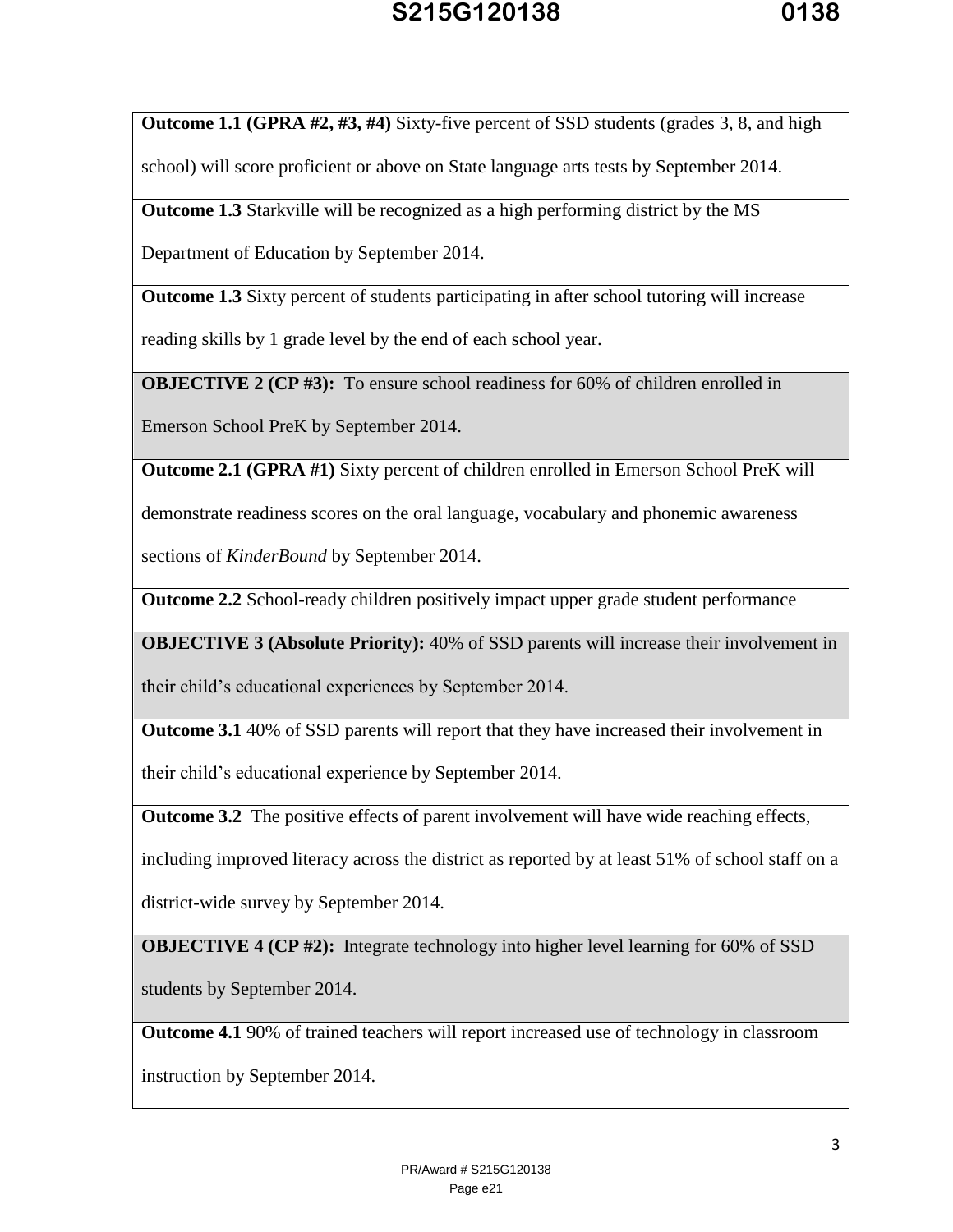**Outcome 4.2** 60% of SSD students surveyed will report regular use of technology as tools for reading and/or literacy skills development by September 2014.

### **(ii) Coordination w/related efforts and local, State, and Federal resources**

Early Reading First and Even Start were used to initiate pre-kindergarten literacy and family involvement. *Reading to Succeed* will extend that to newborns and expand the role of parents while building in sustainability. An existing federally funded mentoring program establishes a process for one on one support for students needing extra help in reading. *Reading to Succeed* will increase access to free books for students through First Books and Kiwanis Club of Starkville. The Mississippi Library Partnership, a consortium of 51 public, school, and university libraries has been established to provide inter-library loan services for eBooks as well as print materials. Beginning this year, Starkville students will have electronic access to this service at their school's library. Technology will be maximized through this opportunity by providing more tools such as eReaders. Opening the library for additional hours will enable students to come in during "free time" and to bring families. A wellstocked (print and eBooks), well-equipped public library with extensive children's programming is very near our schools' campuses. Closer relations between the two library systems will enhance programs and increase use. MSU students will assist as reading buddies, in the set-up of home libraries, and with family literacy events.

### **(iii) Improve teaching and learning; support rigorous academic standards**

Reading is the foundation of learning in Starkville Public Schools, impacting all of the content areas. Proposed reading activities will engage students at a deeper level and are all grounded in common core standards and strategic development of reading ability. The school libraries and classrooms are staffed with skilled professionals and equipped with technology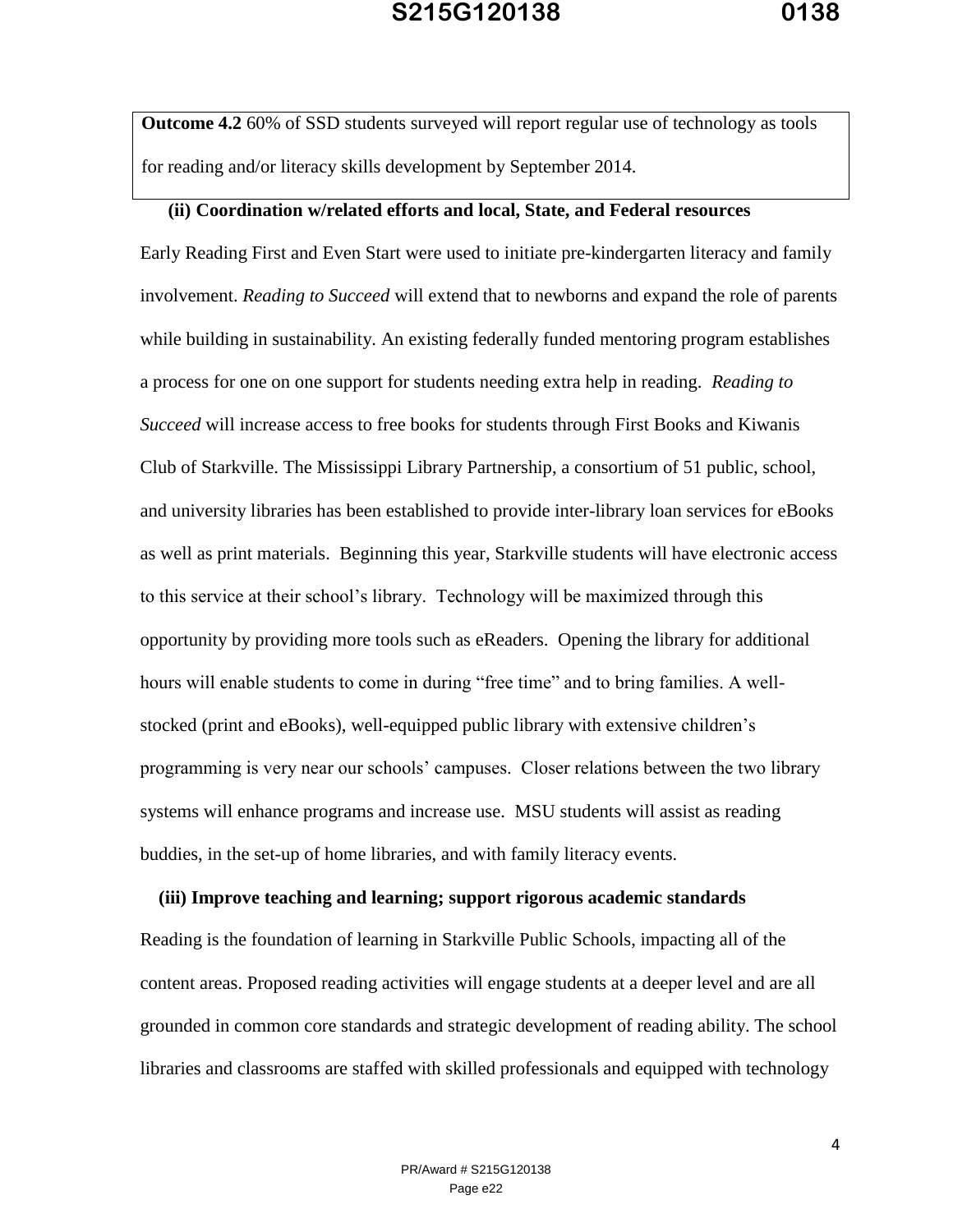and materials that are not being used to their fullest potential. Training teachers in the effective use of interactive boards in the classroom will expand opportunities for differentiated instruction that will provide new methods for engaging multiple learning styles. Adding an afterschool program will provide the content for literacy intervention and targeted instruction for struggling readers. After school staff will collaborate closely with the students' teachers to identify problem areas of students and to monitor the impact intervenetion has on student performance in the classroom. The addition of reading practice and selfguided instruction via existing and additional technology will target student interest and maximize resources. Technology will also increase access to materials for leisure reading, reading games, and reading instruction features to be delivered as part of library programming. The activities are purposefully chosen because they a) are supported by research as being effective ways to rapidly and dramatically improve reading and b) because they have sustainability so that the District continues to make gains after funding ends.

**(iv) Performance feedback and continuous improvement in program design** The evaluation plan addresses the process for monitoring progress towards the goals and objectives during the project period. The Project Manager will submit monthly reports to the Director and Advisory Council that will describe what is working, what is not, and what changes need to be made to achieve the goals identified in the project design. After school staff and school-day teachers will communicate regularly to ensure after school instruction is making a positive impact on student performance in the classroom. Facility usage and event participation by both students and families/community will be monitored periodically with adjustments made to ensure optimum use and participation. Parents, students and the community will be surveyed to get feedback on program activities, to measure personal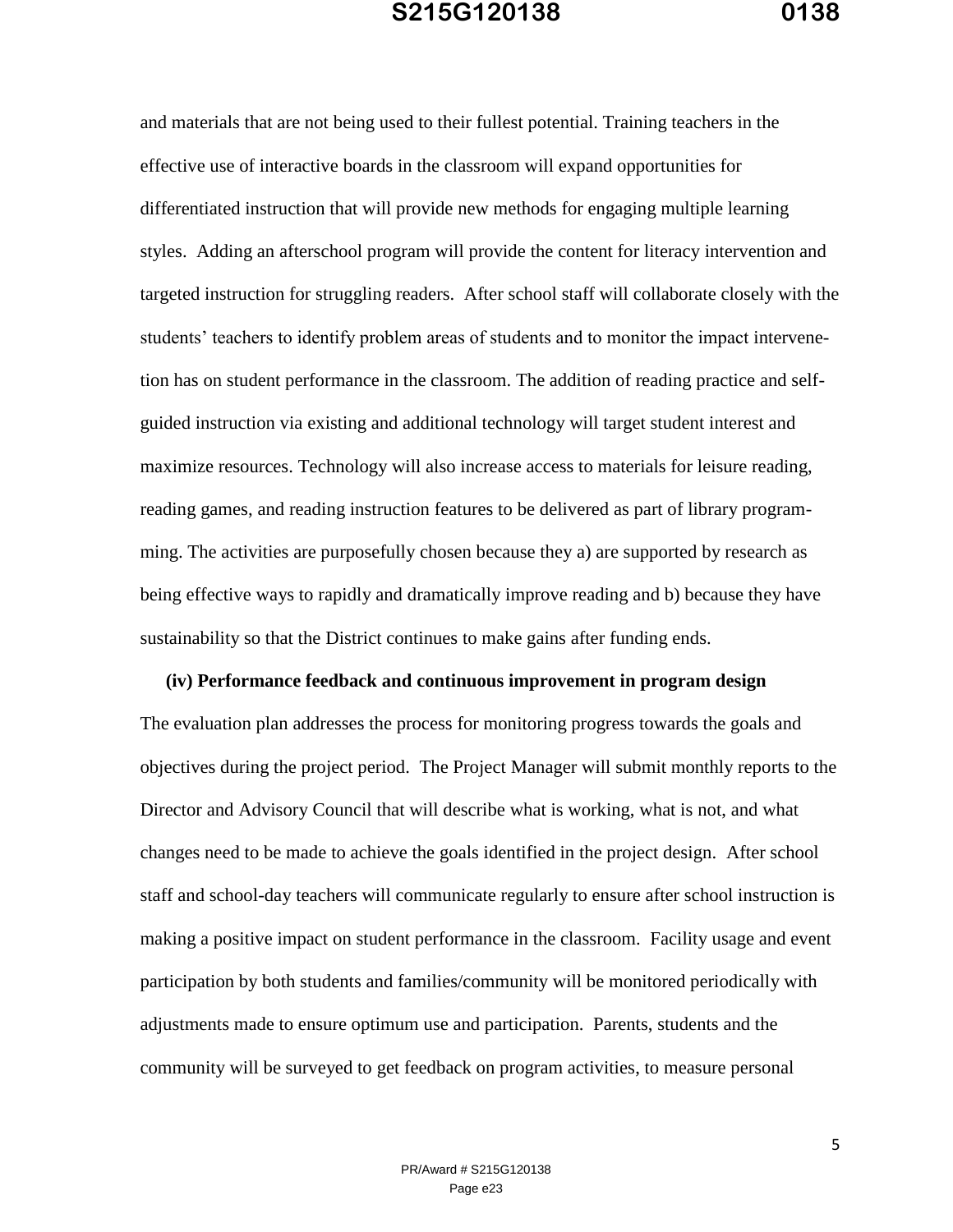reading activity, and to make suggestions. Progress monitoring in reading occurs regularly and will show impact IAL strategies and activities are having an impact on student progress.

#### **(c) Quality of the project services**

### **(i) Equal access for underrepresented populations**

In keeping with the spirit of Universal Design, Starkville libraries and schools plan facilities and services for people with a broad range of abilities, disabilities, and other characteristics—such as age, reading ability, learning style, language, culture, and physical ability. Significant renovations have occurred in all Starkville schools as the result of a recent bond issue. Improving accessibility was an important part of these renovations. We will ensure that children and parents feel welcome, and can:

- see diverse cultures and values reflected in school/library materials and programs;
- gain physical access to the library literacy events and maneuver inside facilities;  $\bullet$
- communicate effectively with library staff; and  $\bullet$
- access a wide range of printed materials and electronic resources

Project services will be available to all PreK-12<sup>th</sup> grade Starkville School District students and their families. *Reading to Succeed* staff and school librarians will collaborate with the District's Student Support Services department to identify students with specific needs and ensure appropriate accommodations (e.g. special devices or materials) are available. Starkville continues to train staff to support people with disabilities. Materials purchased by the project will be culturally sensitive for the population in which they are intended to be used. It is the intent of the Starkville School District to serve every student eligible for project services.

#### **(ii) Appropriateness of services for intended recipients**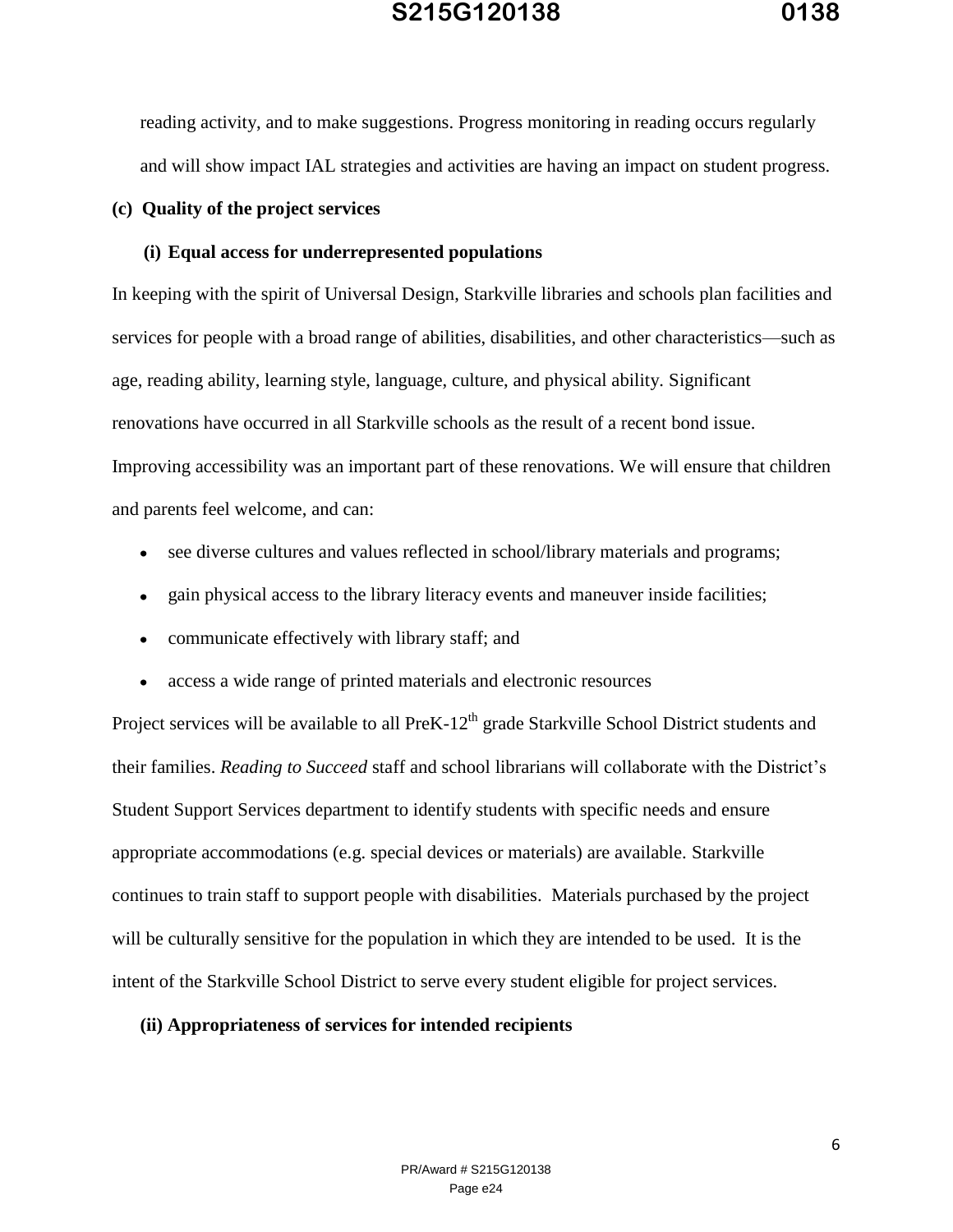**Strategy 1:** Immerse students in reading in a variety of formats, including technology. (Absolute Priority, CP #2)

### **Activities:**

- Increase books ownership through 3 annual free book distributions to all students. A book exchange table at each school allows later trade of their books.
- Increase book access through promotion of school and public library use; increase books in the home by at least 10 books per student each year working with First Books (Washington, D.C.). Our libraries will oversee 3 annual distributions.
- Extend school library hours and increase reading materials for grades 3-12. Weekly library hours will be extended by 2 hours on 2 days. Materials will be updated to include more highinterest and digital offerings as well as more current non-fiction.
- Recruit volunteers (e.g. parents and service club members) as reading buddies leaders. They will be trained to use high interest, leveled readers which include questions designed to increase thinking, comprehension and vocabulary. Their target will be small groups of struggling readers who are released from the classroom for 30 minute discussions with their group in the library.

**Strategy 2** – Explicit Literacy instruction helps low performing readers accelerate their reading **Activities:**

- Accelerated Reader will be expanded to increase utilization of our library technology and to ensure students are familiar with popular titles.
- Teacher-led small group literacy instruction will be provided during the after school program for grades K-8. The school libraries will be open during this time to give access to reading materials and access to technology for study groups and parents.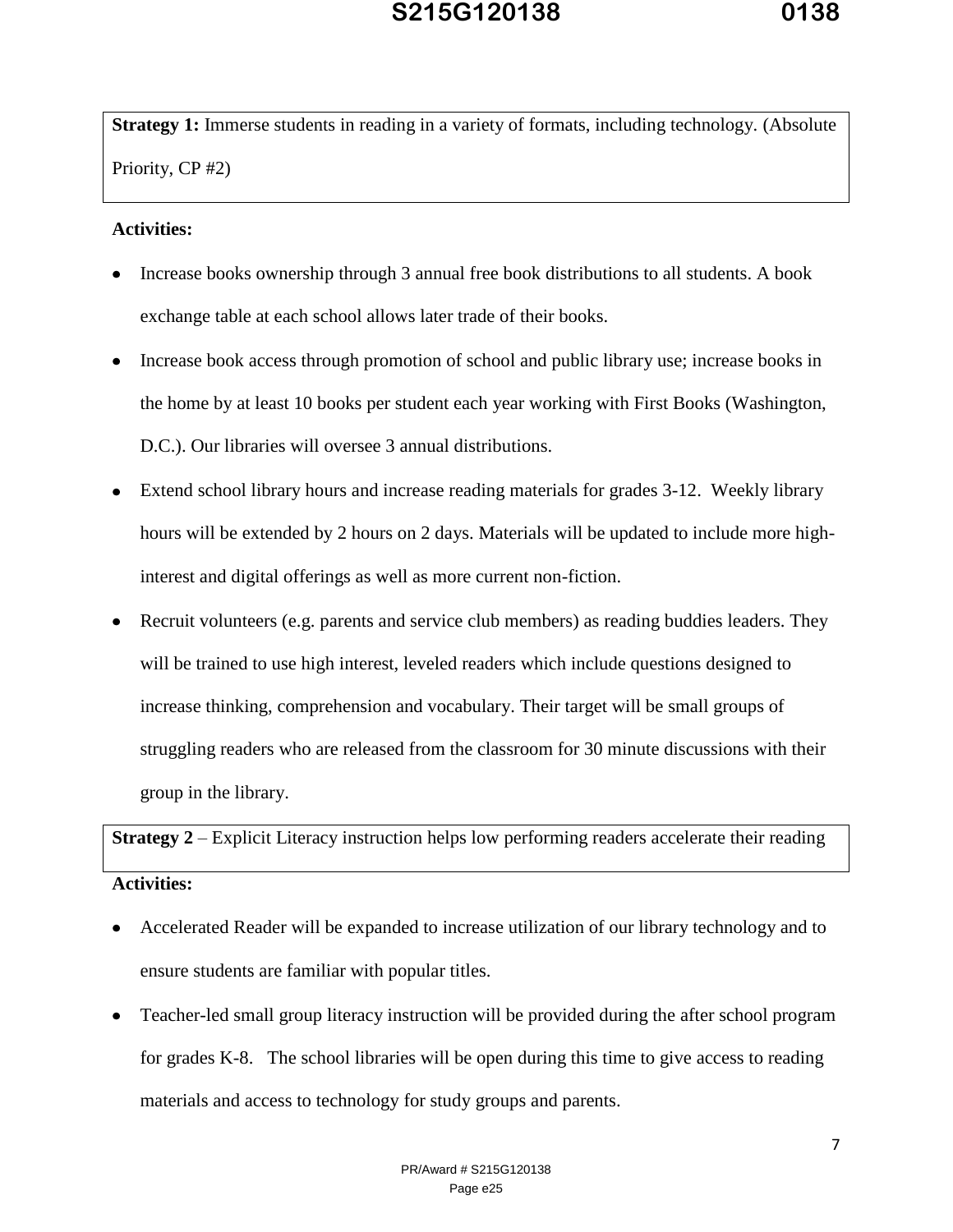School libraries will sponsor *Students as Authors* (teaching the reading-writing connection) in after school hours  $(4<sup>th</sup>-12<sup>th</sup>)$  an Authors' Reading scheduled in May.

**Strategy #3:** Early intervention in Reading (Absolute Priority, CP #3)

### **Activities:**

- *Baby's First Books.* Through Oktibbeha County Hospital, book bags will be distributed to mothers of newborns before they are released to go home. Packets will include finger-plays and songs for babies as well as first books and a flier, advertising lunch workshops designed just for parents of new babies and will include coupons for other books.
- A Parent Trainer-of-Trainers with parents of 3- and 4- year olds will address the pre-literacy skills identified as critical by research – phonemic awareness, vocabulary, concepts of print, oral language, etc. Use of parents as trainers increases credibility with other parents empowers parent-presenters, and is sustainable.

**Strategy 4:** Parent and Community Involvement increases literacy achievement.

### **Activities:**

- *Reading Buddies.* Expanding our mentoring program (K-5), we will seek reading buddies from 3 different sources: university service organizations; parents, and students in older grades. Buddies will be trained in how to ask open-ended questions, vocabulary development, encouraging predictions and using prior knowledge. Mentors and mentees will meet in the school library and have access to leveled materials at appropriate reading levels.
- *Parent Empowerment* moves along a continuum that begins with parents receiving basic information about school programs and supporting literacy in the home. At the next level, parents will be recruited to help with tasks in the classroom (materials preparation, set-up, modeling a skill or talent). Other parents will receive training as reading buddies or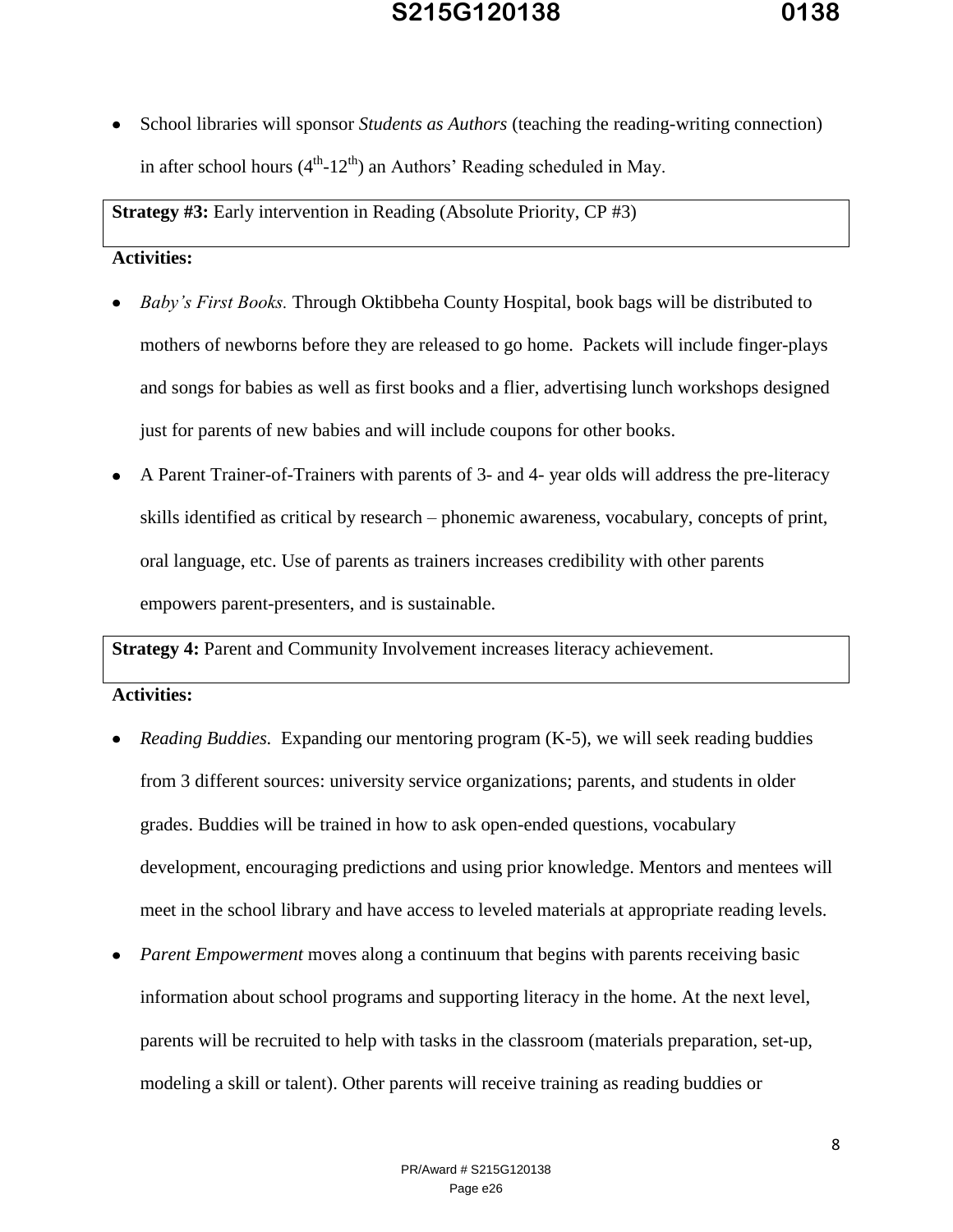discussion leaders and serve in these roles. At the highest level of involvement, parents act as trainers of other parents.

- *Family Literacy Events* (at least 4/year) feature high interest happenings, local celebrities, or seasons/holidays. Examples include televising Mississippi State athletics from the school libraries and incorporating in a few game-related literacy activities at half time or brown bag lunch with a local celeb/book aficionado (such as a weatherman).
- *Get-Acquainted visit to the Public library* for K-2 students.

**Strategy 5:** Increased use of Technology (CP #2)

### **Activities:**

- Provide professional development for 75 teachers centered on using curriculum to drive technology usage in the classroom. Examples of workshops are: using Interactive White Boards (IWBs) for informative assessments & differentiated literacy instruction, how to develop tech-infused lessons aligned to the Common Core Standards and learning to use laptops and production software for project-based literacy learning.
- Develop an eShelf with access to various instructional and pleasure reading materials. The eBooks can be accessed through many different media such as phones, iPods, iPads, and eReaders. The libraries are currently equipped with computer and IWB technology; however, *Reading to Succeed* will increase options for students by placing eReaders and iPads in school libraries for student use.

| <b>Strategy</b>                             | <b>Supporting Scientifically-Valid Research</b>                    |
|---------------------------------------------|--------------------------------------------------------------------|
| $\vert 1 - \text{Book distribution}, \vert$ | Family scholarly culture and educational success: Books and        |
| and reading in a                            | schooling in 27 nations (University of Nevada and UCLA), concludes |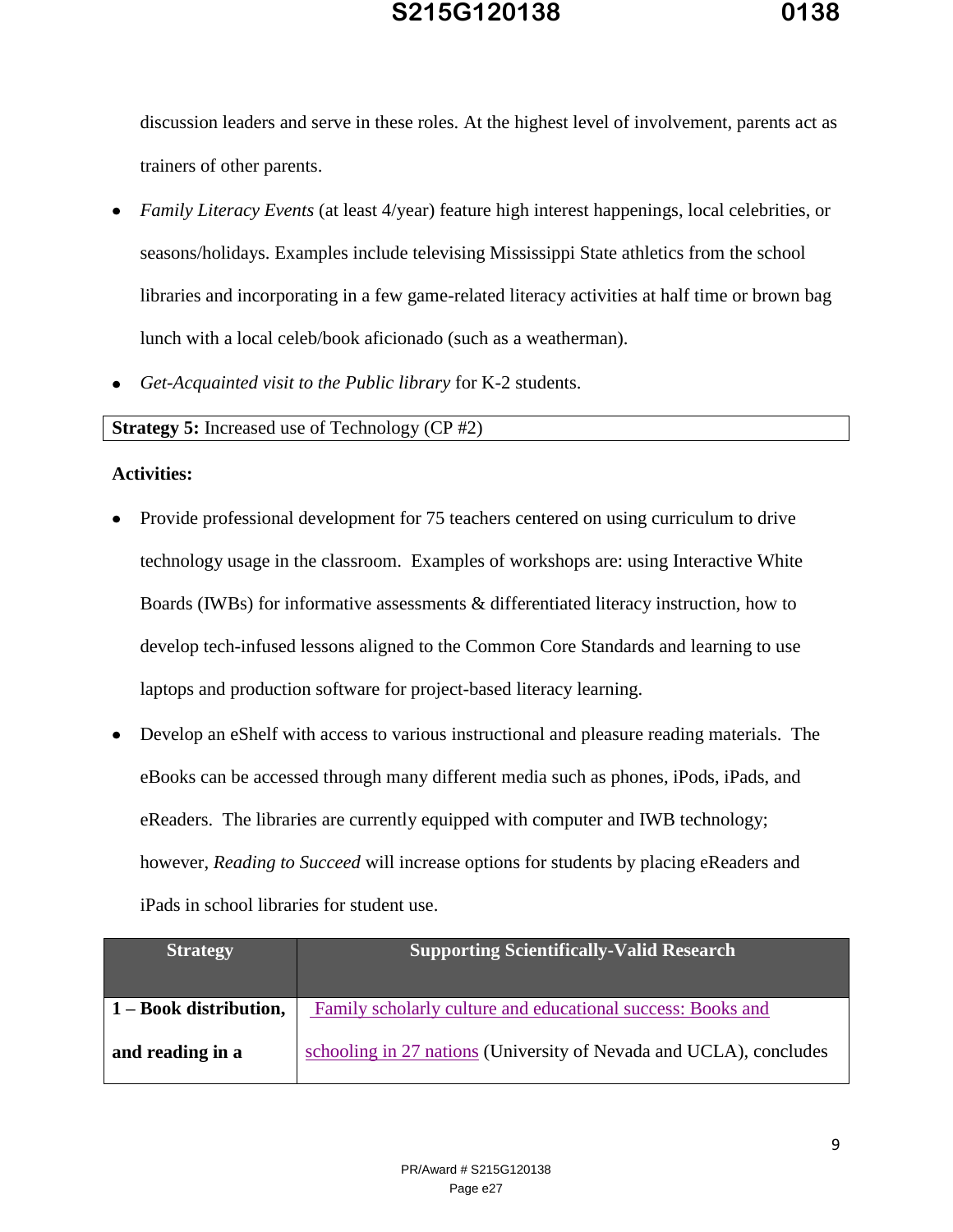| variety of formats     | that as few as 20 books in the home has a significant impact on a       |
|------------------------|-------------------------------------------------------------------------|
|                        | child's ascent to a higher level of education.                          |
| 2 - Explicit Literacy  | The relationship between the intentional teaching of reading strategies |
| instruction for low    | and the increase in reading comprehension was studied by the            |
| performing readers     | Northwest Evaluation Association (NWEA). Post-test scores increased     |
|                        | significantly after specific reading strategy instruction.              |
| 3 - Early intervention | Making a case for early intervention, the National Research Council     |
| in Reading             | (NRC), concluded in their landmark report Preventing Reading            |
|                        | Difficulties in Young Children (Snow, Burns, & Griffin, 1998) that      |
|                        | most reading problems can be prevented by providing effective           |
|                        | instruction and intervention in preschool and in the primary grades.    |
| <b>4</b> - Parent and  | Although there is an achievement gap in average literacy performance    |
| Community              | between children of more and less educated mothers if family            |
| <b>Involvement</b> to  | involvement levels are low, this gap is nonexistent if family           |
| increase literacy      | involvement is high. (Dearing, Kreider, et.al. Journal of Educational   |
| achievement.           | Psychology, Vol 98 (4), Nov 2006)                                       |
| Strategy $5-$          | Research shows that technology is more likely to enhance literacy       |
| Increased use of       | instruction when "the school or district has a clear set of goals,      |
| <b>Technology</b>      | expectations, and criteria for improvements in student literacy;        |
|                        | educational technology supports literacy instruction in the classroom   |
|                        | and is integrated into the literacy curriculum; all students have       |
|                        | opportunities to use educational technology to improve their literacy   |
|                        | skills; and ongoing professional development in literacy and            |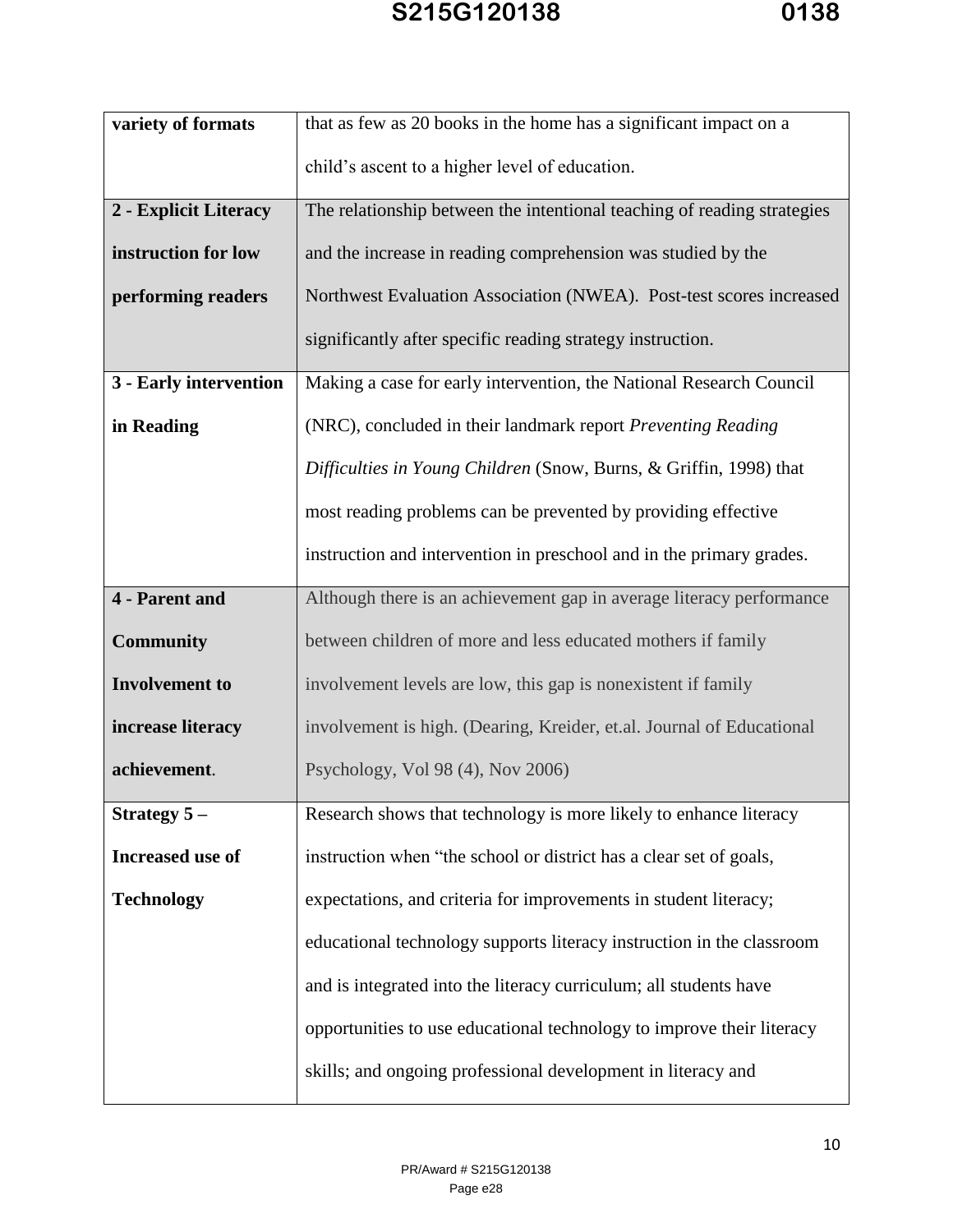| technology provides educators with current and practical applications |
|-----------------------------------------------------------------------|
| for enhancing students' literacy skills." (Holum, Ann; Gahala, Jan;   |
| North Central Regional Educational Laboratory, Oct 2001.)             |
|                                                                       |

### **(iii) Quality, intensity, duration of PD services**

*Training Volunteers* - Two 3-hour sessions (1 fall and 1 spring) will be directed at community and service club members, daycare providers, parents and students who are serving as reading buddies or book discussion leaders. Participants will learn and practice before-, during-, and after-reading strategies for discussing reading material. They will learn higher level questioning strategies and examine and practice with some of the materials they will actually be using. *Parent Training -* Workshops will focus on literacy support at home and games that build vocabulary and help increase school success. For parents of infants, toddlers and preschoolers, these workshops will be held monthly. For upper grades, there will be 2-3 per year. Workshops will be in the morning or right after work, will not exceed 1 hour, and will include a light meal, demonstrations or activity stations and free books or materials for families to keep.

*Parent Train-the-Trainer -* To sustain training, we will train teams of parents to be the trainers each year. The presentations are scripted and easy for parents to deliver.

*Professional Development for teachers and library staff –* Staff will be trained to use new materials coming in for the project (discussion books, classroom libraries, Accelerated Reader, and for teachers, reading intervention materials). Volunteers will be reading with their "buddies" or conducting small group book discussions in the library as library staff also reviews researchbased reading strategies (higher order questioning, predicting etc.).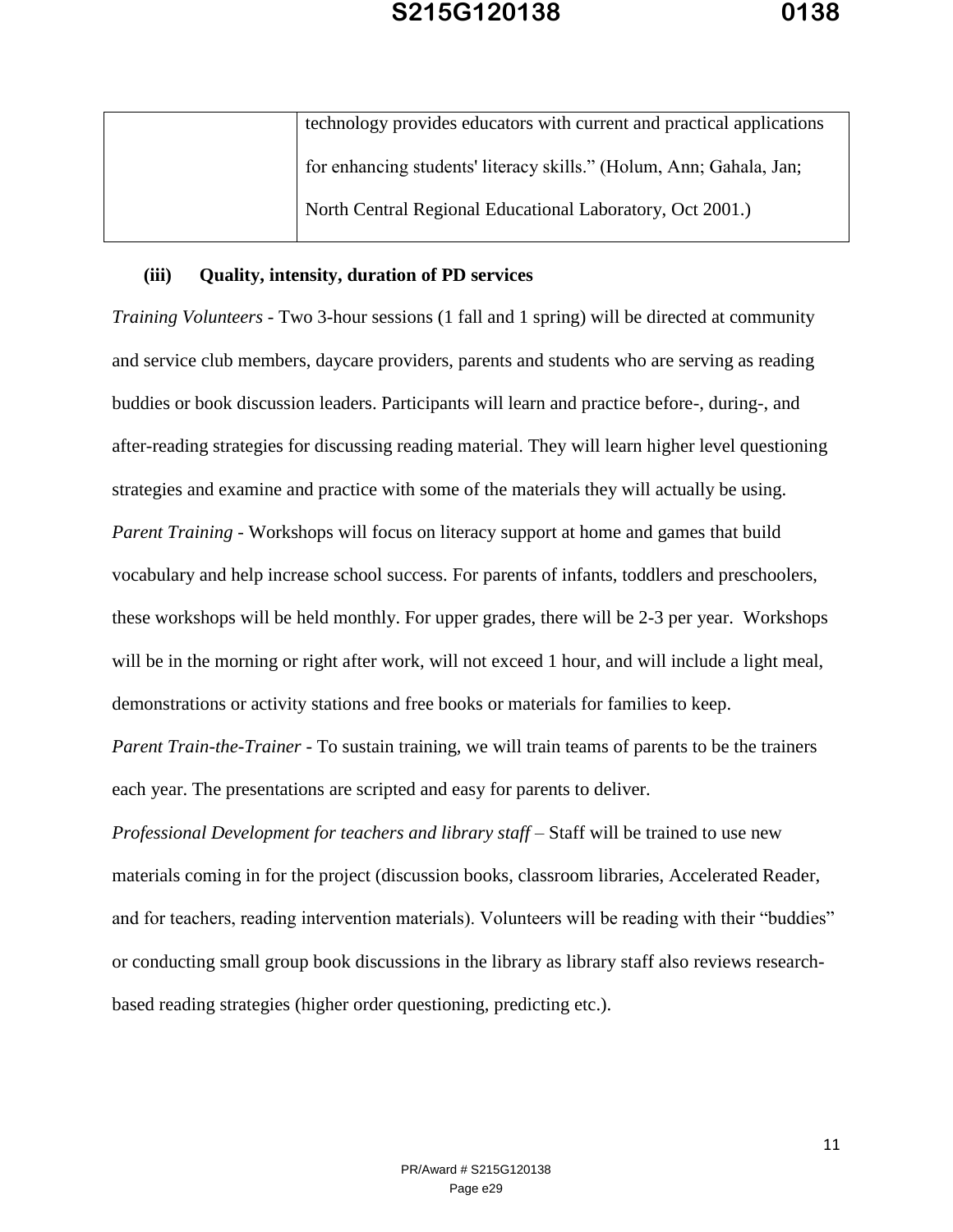*Technology Training -* Schools are rapidly acquiring state-of-the-art technology, but too often, teachers are using it at its most basic level. This series demonstrates how to integrate technology into the curriculum in a meaningful way that accelerates achievement at all levels. Sample titles:

- **Developing Tech-infused Lessons**, **aligned to the Common Core (CCSS) -** how ELA curriculum maps embed highly engaging technology-based projects that include a range of traditional and digital texts.
- **Google Apps**  Students collaborate with peers of mixed abilities on class work. Innovative use of technology re-engages students who have experienced failure.
- **Laptops** and production software for **project-based learning**  encourages collaborative learning groups with students of mixed ability.
- Interactive White Boards (IWBs) Training models best-practices for technology to improve student achievement, focused on assessment and differentiation.

### **(d) Adequacy of resources**

#### **(i) Costs are reasonable in relation to objectives, design, and significance**

The funds required for full implementation of *Reading to Succeed* are reasonable for achieving stated project objectives which are to improve student achievement in literacy, to ensure children are ready for kindergarten, to increase family involvement in their children's learning experiences and increase use of technology. A detailed description of the monetary needs for *Reading to Succeed* is provided in the Budget Narrative. The materials/services that will be made available to families, children and schools to ensure successful implementation of project activities include over 3900 books for school libraries and preschool classrooms and 10 books per student for home libraries; explicit instruction 2 days a week during after school hours for 200 struggling readers  $(1^{st} - 8^{th})$  who are referred by teachers; student and family access to reading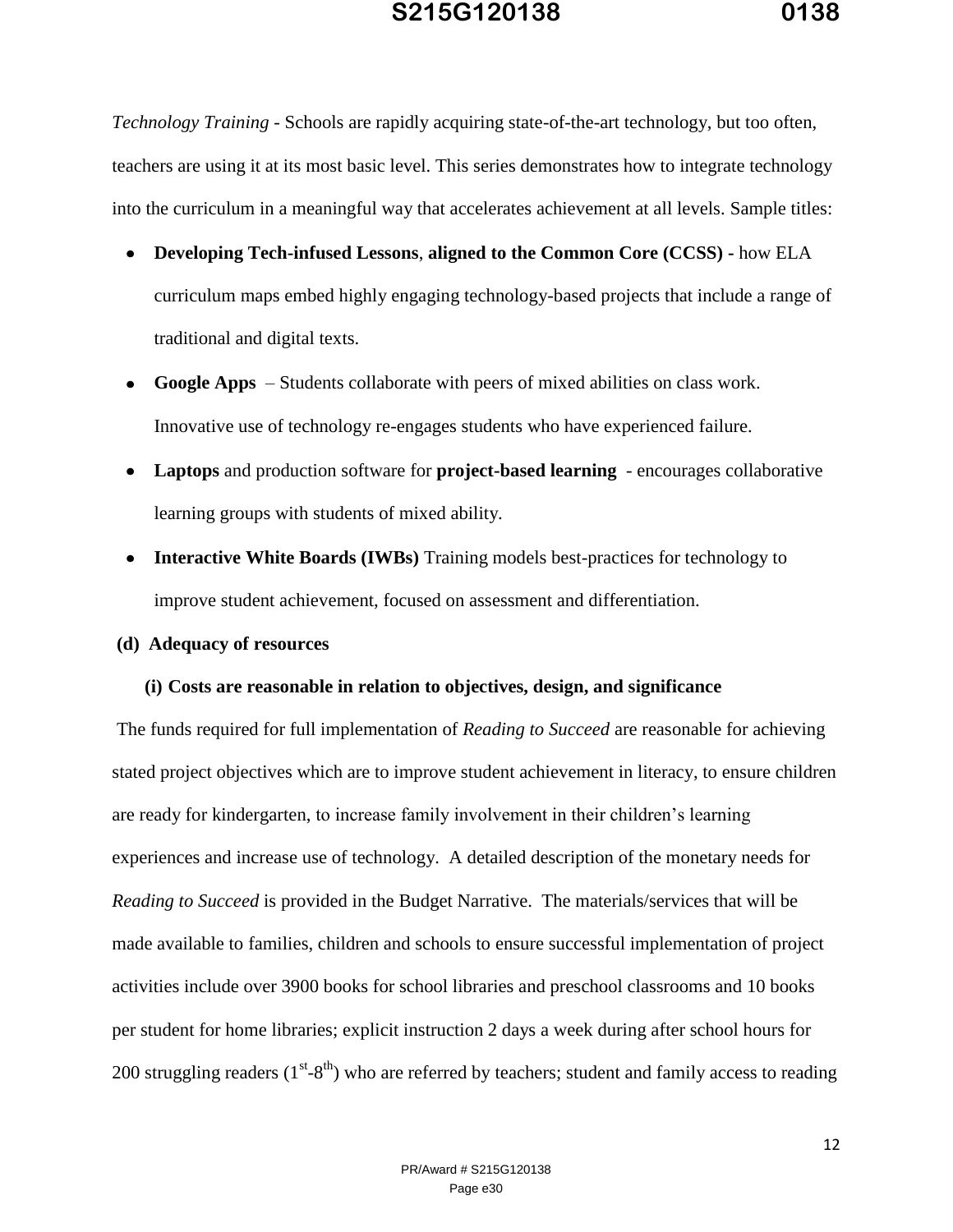materials through extended library hours 2 days a week and through interactive eBooks; increased family involvement in their children's educational experiences. Full implementation of this project will lead to children enrolling in kindergarten ready to learn with the literacy and language experiences that form a basis for successful early reading. Through home and school print rich environments and quality learning experiences, children will possess a love of learning, understanding, and skills necessary for early success. Reading will become a family affair, a new activity to be enjoyed together. School-age children will increase reading activity and thus enhance their reading skills resulting in improved academic performance across disciplines. This project will extend well beyond the 2-year project period because it will build capacity that will be utilized for a number of years to come. The heart of this project is to develop an increased interest in reading among Starkville School District students. Therefore, a significant portion of the funds requested is directed toward increasing reading interest and skills. High interest reading materials will be selected to ensure optimum use by students.

**(ii) Costs are reasonable in relation to the number to be served, results and benefits.**  The Starkville School District serves over 4000 students annually. Since this project is designed to increase access to reading materials and improve literacy skills from ages birth  $-12<sup>th</sup>$  grade, it has the potential to impact numerous children and their families in the Starkville School District service area over the 24 month project period. As in most new initiatives, most of the cost is upfront, in getting started. Although costs per student will vary due to the types of services provided to particular age groups and student abilities, the average cost per child for 4000 students over 2 years is approximately **per student.**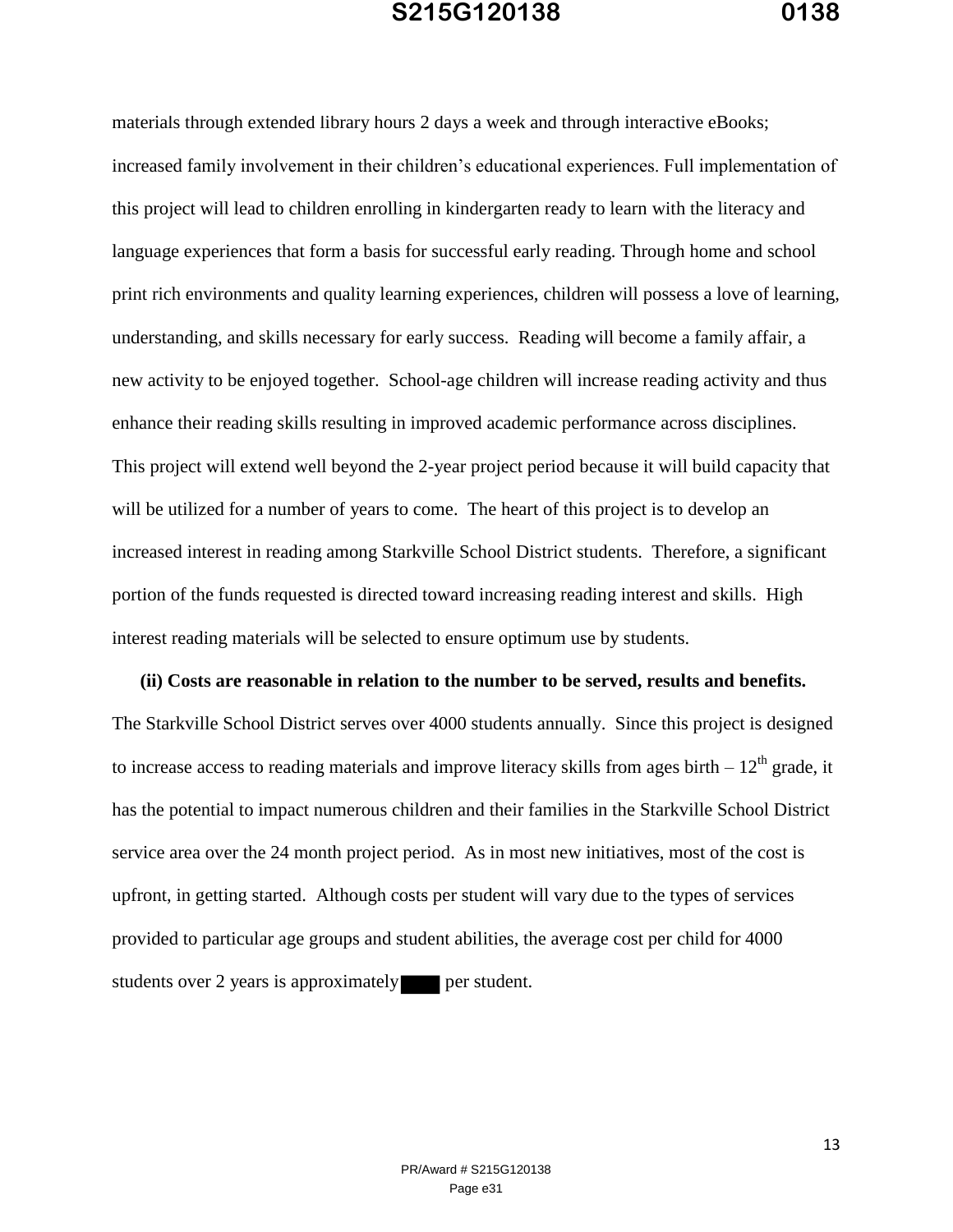### **(e) Quality of the management plan**

### **(i) Adequacy of the management plan**

*Reading to Succeed* will be administered by the Starkville School District's Department of Family Centered Programs (FCP). FCP provides services to families and their children leading to stronger schools as well as the community. Since its inception, FCP has managed numerous school-based and community-wide programs funded by federal, state, local and private foundation grants. Some of the programs currently managed by FCP include adult basic education, family literacy, parenting classes, respite programs for parents of young children; a family resource center, mentoring, and homeless education support.

Since FCP is a department within the Starkville School District, the District will be the fiscal agent for the project and district hiring and expenditure policies will be followed. The state and local financial institutions generate very big lines of credit for the school system, such that project expenses can be paid in a timely manner. The school system's accrual accounting system, with appropriate job costing and coding, allows expenditures to be aggregated into appropriate categories, tied to appropriate funding.

Project staff will be employees of the Starkville School District and will work under the direction of Dr. Joan Butler, Director of FCP. She will initiate the recruitment and hiring of all staff. Project staff will submit monthly time and effort reports reflecting their daily project-related activities. Project staff will participate in orientation and training to ensure quality services are provided for students. The Project Manager will conduct monthly staff meetings with key personnel to monitor the implementation of project activities as well as make needed adjustments to the program. (PM = Project Manager; PSL = Parent-School Liaison)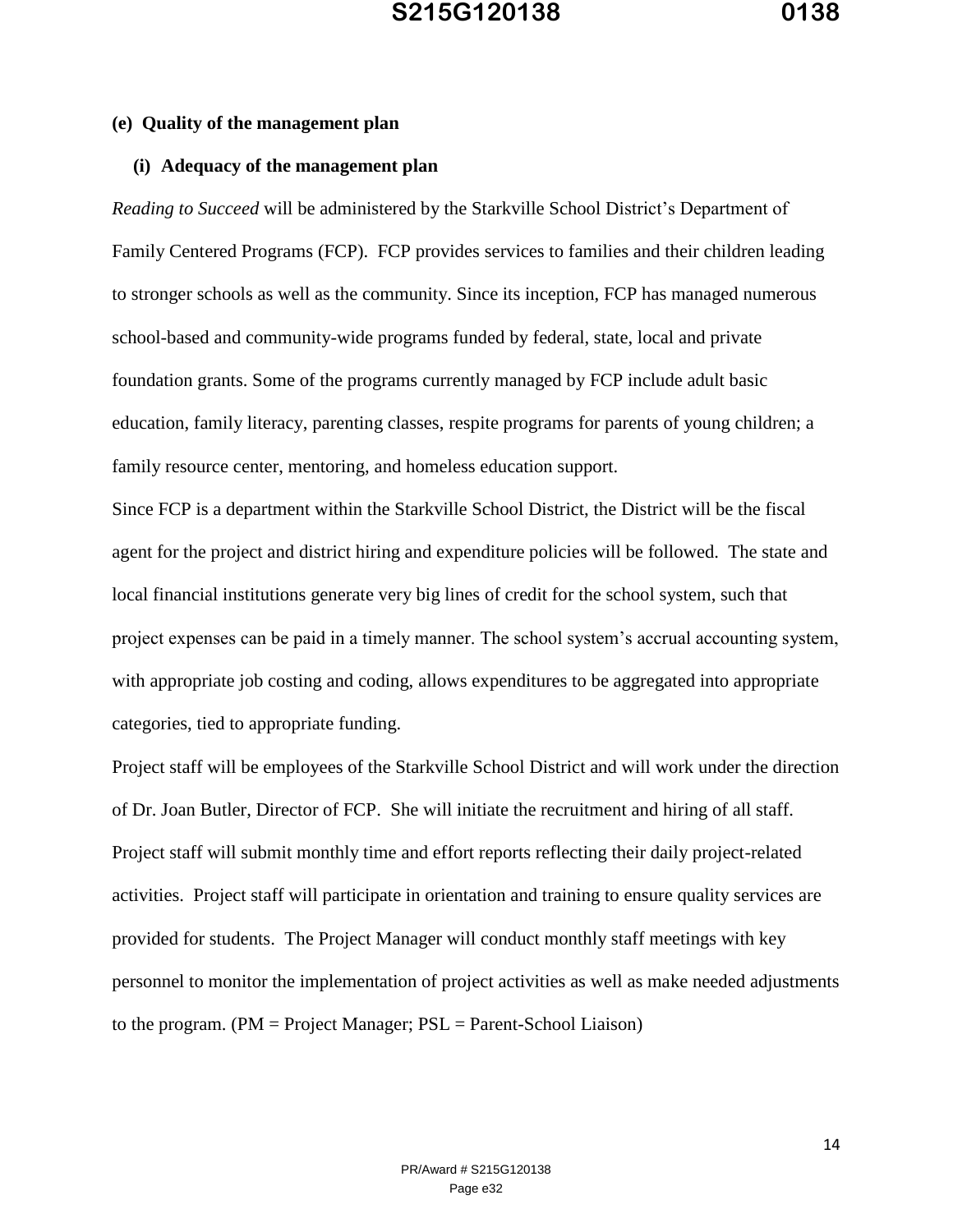| <b>Strategy</b>                                                                        | <b>Activities</b>                               |                           | Timeframe/       |  |
|----------------------------------------------------------------------------------------|-------------------------------------------------|---------------------------|------------------|--|
|                                                                                        |                                                 | <b>Person Responsible</b> | <b>Frequency</b> |  |
| Start-up activities                                                                    | Hire project staff                              | Director                  | $10/12 - 11/12$  |  |
|                                                                                        | Develop/secure assessment tools                 | <b>PM</b>                 |                  |  |
|                                                                                        | (pre/post surveys, participation logs,          |                           |                  |  |
|                                                                                        | literacy assessments, etc)                      |                           |                  |  |
|                                                                                        | Order literacy materials                        | PM & School               | $11/12 - 9/14$   |  |
|                                                                                        |                                                 | Librarians                |                  |  |
|                                                                                        | Project policies/procedures manual<br><b>PM</b> |                           | $11/12 - 12/12$  |  |
| Objective 1: To improve literacy skills for all SSD students (grades K-12) by 09/2014. |                                                 |                           |                  |  |
| Immerse students                                                                       | Work with families to establish                 | <b>PSL</b>                | $11/12 - 9/14$   |  |
| in books, and                                                                          | home libraries                                  |                           |                  |  |
| reading in a                                                                           | Secure and distribute free books for            | PM & PSL                  | $11/12 - 7/14$   |  |
| variety of formats,                                                                    | home libraries                                  |                           | (3 x yr)         |  |
| including                                                                              | Set up and manage book exchange                 | PSL & School              | $11/12/ - 9/14$  |  |
| technology                                                                             | table set up in each school library             | Librarians                |                  |  |
|                                                                                        | Book talks (using                               | PSL &                     | $11/12 - 5/13$   |  |
|                                                                                        | volunteers/Reading Buddies)                     | <b>School Librarians</b>  | $8/13 - 5/14$    |  |
|                                                                                        | Extend library at each of the schools           | <b>School Librarians</b>  | $11/12 - 9/14$   |  |
|                                                                                        |                                                 |                           | $2 \,$ hrs/day   |  |
|                                                                                        |                                                 |                           | 2 days/wk        |  |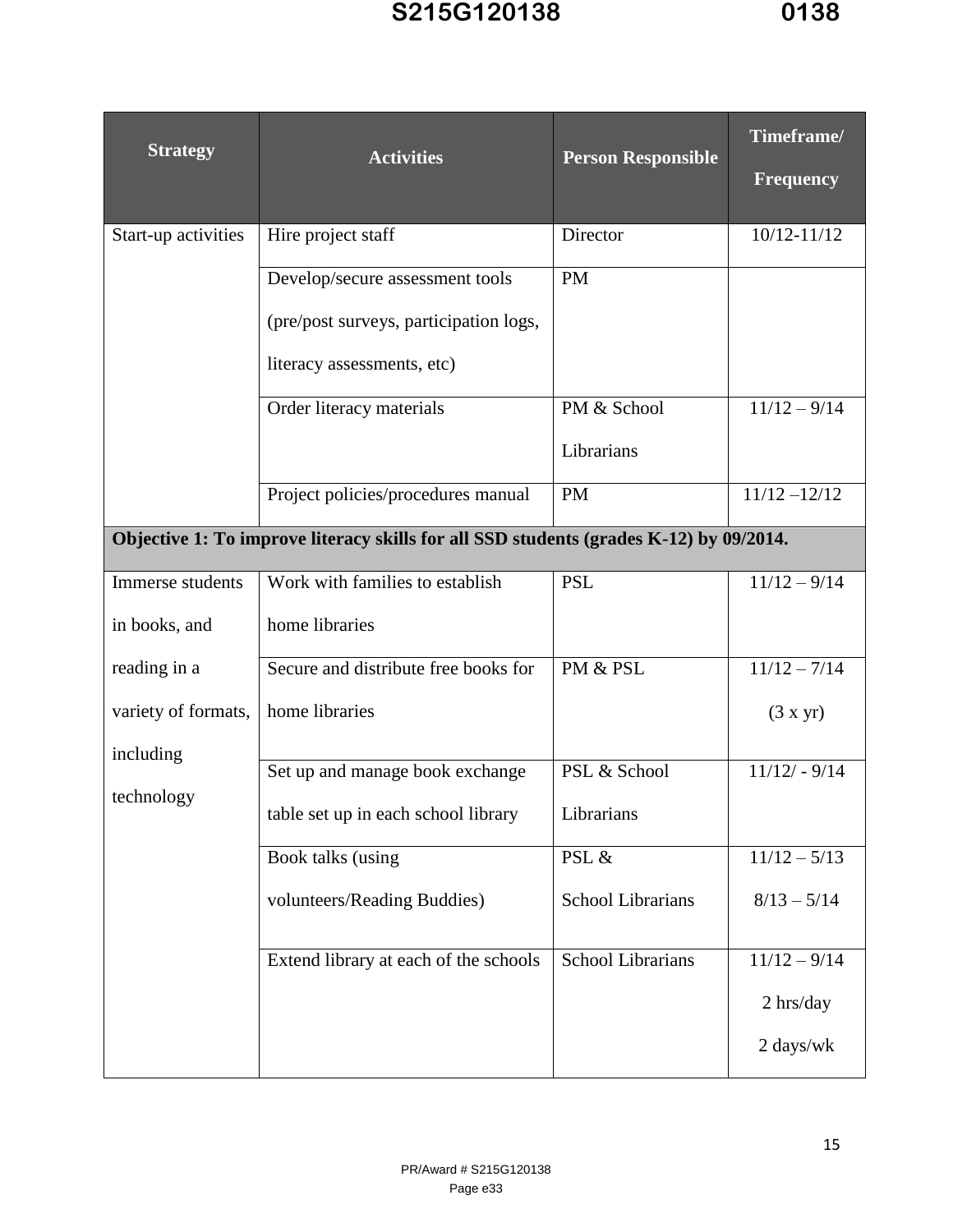|                   | Facilitate student use of public                                                       | PM & School              | $11/12 - 9/14$ |
|-------------------|----------------------------------------------------------------------------------------|--------------------------|----------------|
|                   | library materials through e-books                                                      | Librarians               |                |
|                   | Author's Reading                                                                       | <b>School Librarians</b> | May 2013 &     |
|                   |                                                                                        |                          | May 2014       |
| Provide explicit  | Provide explicit literacy instruction                                                  | PM & Certified           | $1/13 - 5/13$  |
| literacy          | for K-8 grade students scoring                                                         | Teacher/Tutors           | $8/13 - 9/14$  |
| instruction       | below proficiency on MCTII &                                                           |                          | after school   |
|                   | Students as Authors enrichment                                                         |                          | 2/days/week    |
|                   |                                                                                        |                          |                |
|                   | Objective 2: To ensure school readiness for 60% of children enrolled in Emerson School |                          |                |
| PreK by 09/2014.  |                                                                                        |                          |                |
| Provide early     | Baby's First Books: Book                                                               | PM & Oktibbeha           | $11/12 - 9/14$ |
| intervention in   | distribution for newborns                                                              | Co. Hospital             |                |
| reading for young | Book Give-away for home libraries                                                      | <b>PSL</b>               | $11/12 - 9/14$ |
| children          |                                                                                        |                          | (3 x yr)       |
|                   | Increase literacy resources for                                                        | PM & Preschool           | $1/13 - 9/14$  |
|                   | preschool classrooms                                                                   | Coordinator              |                |
|                   | Parent Trainer-of-Trainers                                                             | PSL & Family             | 1/13 & 1/14    |
|                   | workshops                                                                              | <b>Resource Center</b>   |                |
|                   | Story hour at Emerson                                                                  | PSL & Family             | $2/13 - 9/14$  |
|                   |                                                                                        | <b>Resource Center</b>   | (weekly)       |
|                   | Implement Kinderbound, in                                                              | PM & Preschool           | June 2013 &    |
|                   | <b>Emerson Preschool</b>                                                               | Coordinator              | 2014           |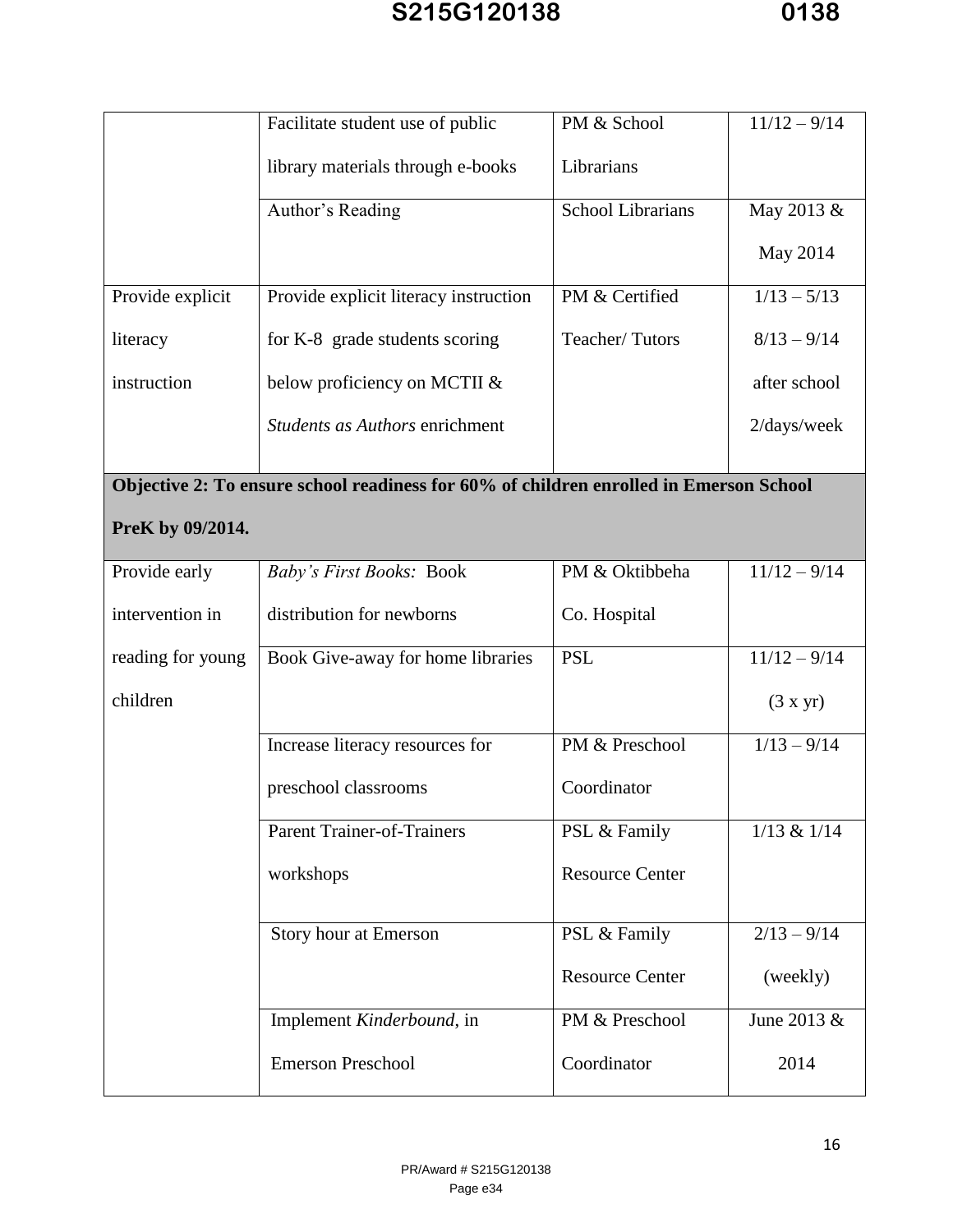| Objective 3: 40% of SSD parents will increase their involvement in their child's educational |                                                                                                 |             |                |  |  |
|----------------------------------------------------------------------------------------------|-------------------------------------------------------------------------------------------------|-------------|----------------|--|--|
| experiences by 09/2014.                                                                      |                                                                                                 |             |                |  |  |
| Provide                                                                                      | Train volunteers & mentors                                                                      | Fall &      |                |  |  |
| opportunities for                                                                            | ( <i>Reading Buddies</i> ) on how to                                                            |             | Spring 2012    |  |  |
| families to                                                                                  | stimulate conversation/discussion                                                               |             | $-2014$        |  |  |
| become involved                                                                              | on reading material                                                                             |             |                |  |  |
| in school literacy                                                                           | Provide reading materials for                                                                   | PM & PSL    | $1/13 - 9/14$  |  |  |
| activities                                                                                   | mentors                                                                                         |             |                |  |  |
|                                                                                              | Parent Training – how to support                                                                | PL          | $11/12 - 9/14$ |  |  |
|                                                                                              | literacy in the home.                                                                           |             |                |  |  |
|                                                                                              | <b>Family Literacy Events</b>                                                                   | <b>PSL</b>  | $11/12 - 9/14$ |  |  |
|                                                                                              | Encourage parents volunteers at                                                                 | <b>PSL</b>  | $11/12 - 9/14$ |  |  |
|                                                                                              | school library                                                                                  |             |                |  |  |
|                                                                                              | Objective 4 Integrate technology into higher level learning for 60% of SSD students by 09/2014. |             |                |  |  |
| Increase use of                                                                              | PD for 75 teachers on using                                                                     | <b>PM</b>   | $2/12 - 4/14$  |  |  |
| technology                                                                                   | curriculum to drive technology                                                                  |             |                |  |  |
|                                                                                              | usage in the classroom.                                                                         |             |                |  |  |
|                                                                                              | Develop an eShelf with access to                                                                | PM & School | $11/12 - 9/14$ |  |  |
|                                                                                              | Librarians<br>various instructional and pleasure                                                |             |                |  |  |
|                                                                                              | reading materials.                                                                              |             |                |  |  |

### **(ii) Key personnel time commitments**

*Reading to Succeed* will operate under the direction of Dr. Joan Butler, Director of Family

Centered Programs, who will serve in-kind and delegate 20% of her time toward the successful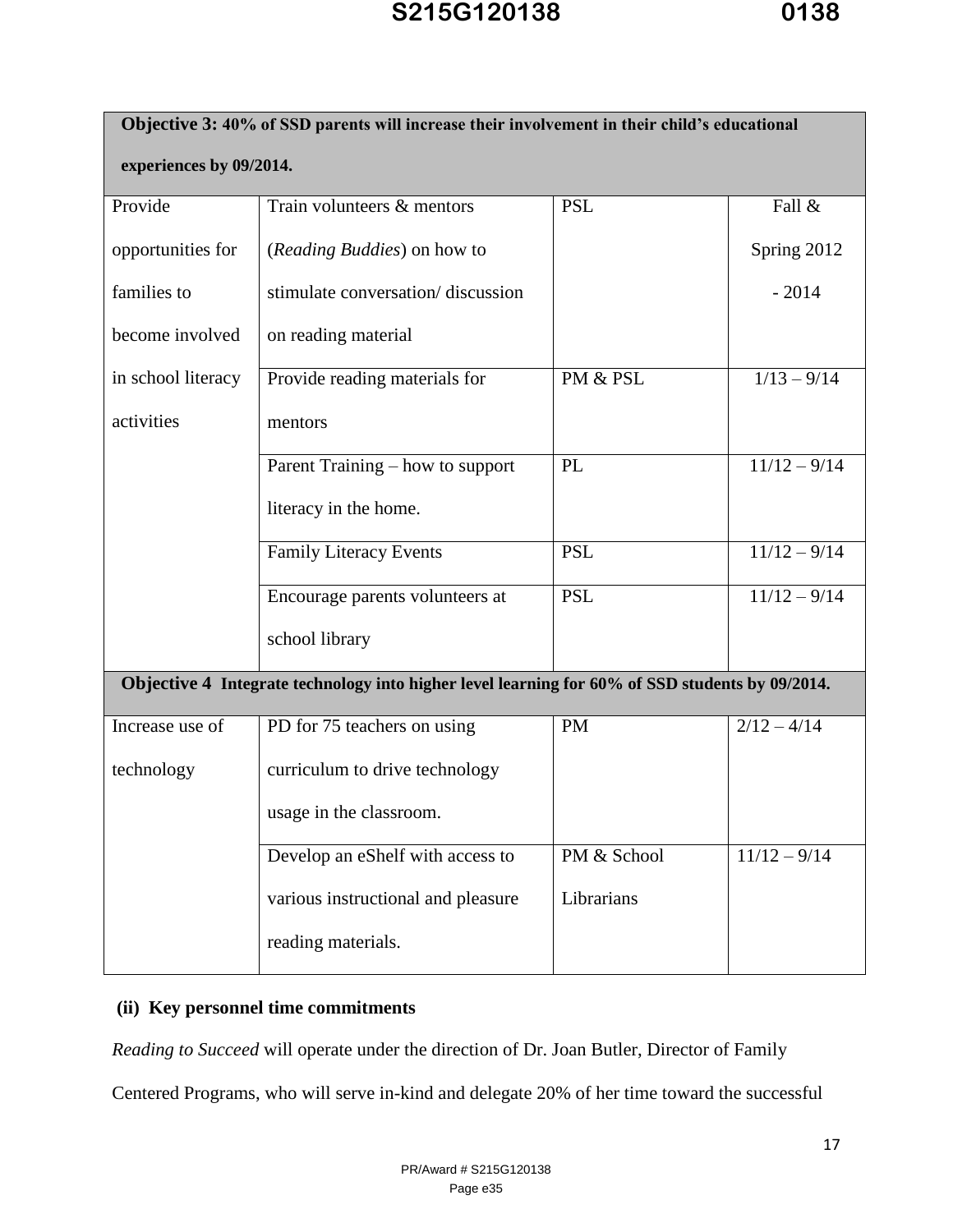monitoring of the implementation of project goals and objectives. A Project Manager will be employed full-time (100%) to manage the day-to-day activities of the project. Certified teachers will be employed part-time (approximately 4 hrs/wk) to provide reading/literacy tutoring/ instruction for struggling readers. A fulltime Parent-School Liaison will work with literacy development in homes, with parents, connecting school libraries with families, home libraries, etc. Librarians will be employed part-time (approximately 4 hrs/wk) for extended hours.

### **(iii) High-quality products and services from the proposed project**

The means for ensuring high-quality products and services for *Reading to Succeed* will be the selection of qualified personnel (school and project staff), literacy and technology training for parents, specified selection criteria for reading materials and curricula, and delivery of services in a manner that encourages enthusiasm for reading among students and their families. Project and school staff will be knowledgeable about literacy development. All volunteers will be trained fully and explicitly for the tasks they will perform. Project staff will develop guidelines for the procurement of materials and curricula focusing on high interest, award-winning, relevant reading materials and curricula that is evidence-based for literacy skill development. Involving parents in the planning and carrying out of literacy activities and events will ensure relevancy and a sense of empowerment leading to more participation. An Advisory Council with staff, parents, and student representatives designs activities and training at bimonthly meetings.

#### **(f) Quality of the project evaluation**

#### **(i) Objective performance measures tied to outcomes of the project**

The evaluation team will consist of experts in data collection, analysis and reporting. We are fortunate to have a great resource of qualified individuals in our area at Mississippi State University (MSU). Two such individuals who have conducted comprehensive evaluations for us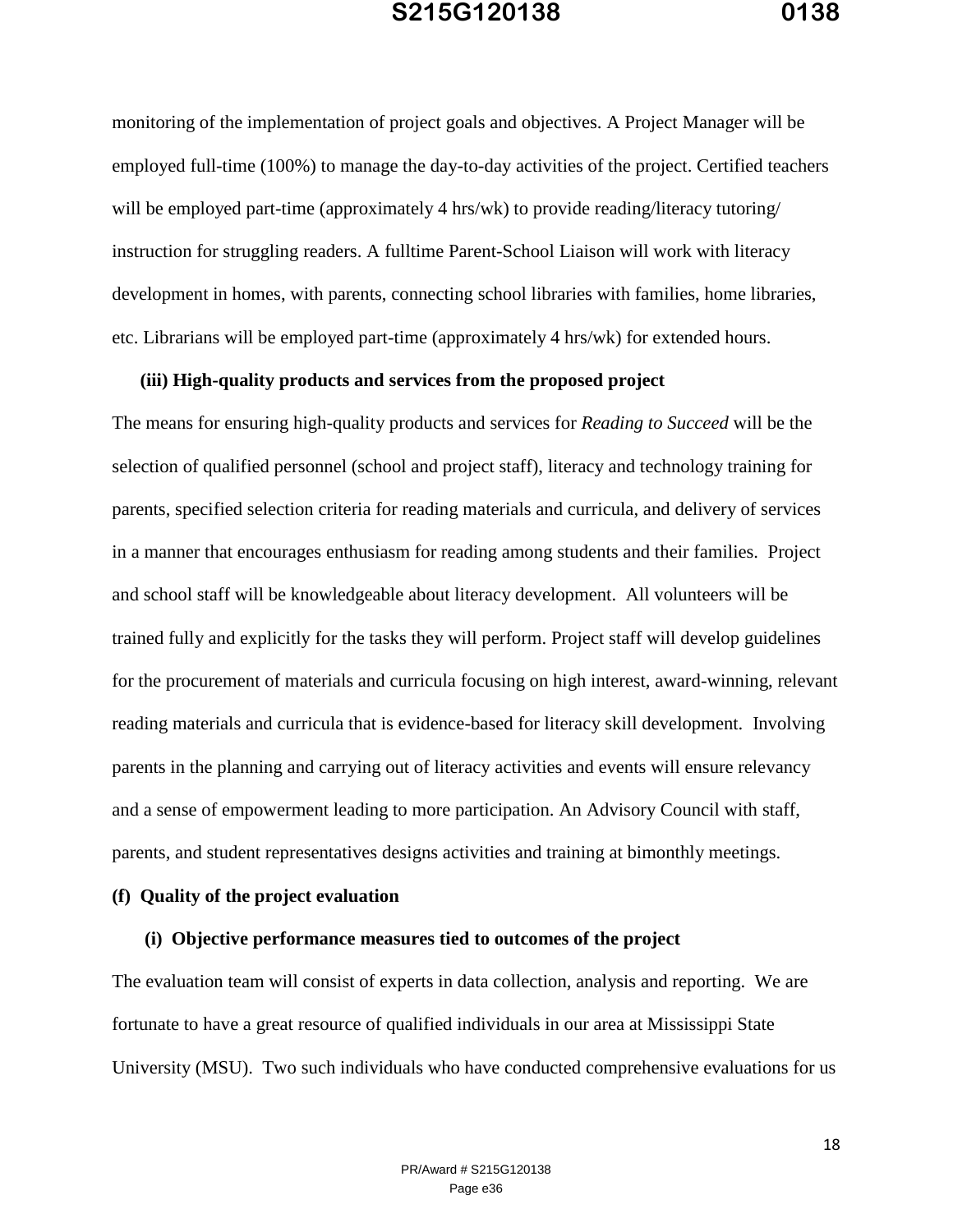on other large-scale project are Drs. David and Linda David Morse. They are well-qualified, published professors at MSU. They would be very capable of providing the depth and breadth we need for *Reading to Succeed*. However, before making a firm decision and upon award notification, we will put the project out for competition, with the specific requirements for the product we need spelled out. The district has in-house evaluators who have been able to guide the evaluation plan design to reflect the kinds of information we will need and the data that will be collected. The evaluator(s) will administer and interpret assessments (*Kinderbound* and surveys), monitor results of other assessments (MAP, MCTII, SATP) for tutoring and mentoring services as well as universal results for grades 3-12, and provide regular feedback for program improvement. Each goal is specified in the logic model (next page) along with the measures that will track progress toward the goals and provide quantifiable and descriptive data.

#### **(ii) Performance feedback and periodic assessment of progress**

Project evaluation will consist of two major functions: (a) program success through achievement of project objectives, and (b) model evaluation of how this project goes through program implementation and modifications, until the final model is completed at the end of this project. The Evaluator will provide periodic reports to staff and the Parent Advisory Council that guides midcourse adjustments to increase participation and improving services.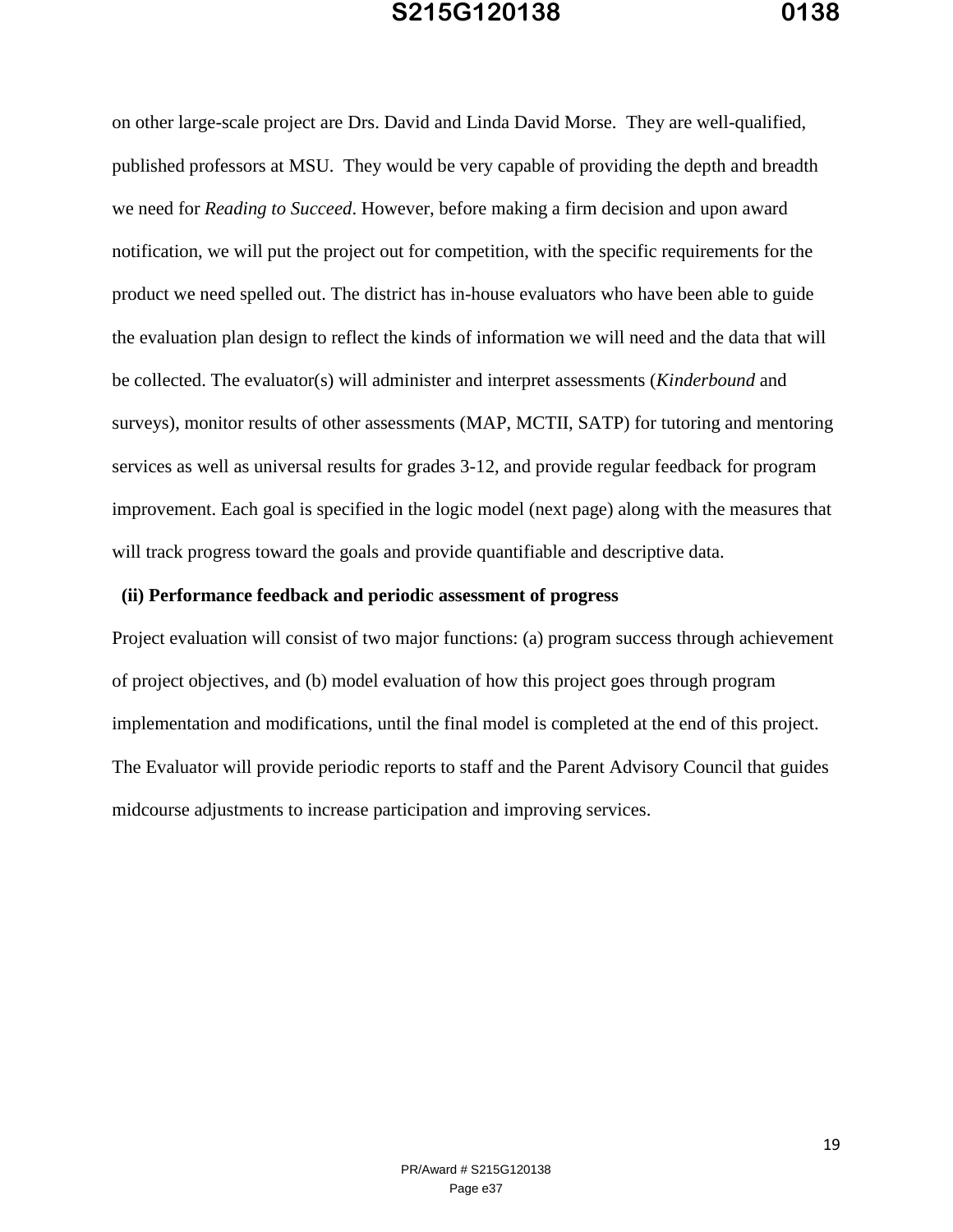| Objective           | <b>Strategies/Activities</b> | <b>Outputs</b>    | <b>Assessments</b> | <b>Outcomes</b>                  | <b>Assessments</b>   |
|---------------------|------------------------------|-------------------|--------------------|----------------------------------|----------------------|
| <b>OBJECTIVE 1</b>  | Immerse students in          | Increased reading | Surveys,           | 1.1 (GPRA #2, #3, #4)            | <b>MDE</b> Tests;    |
| (Absolute           | books, and reading in a      | activity          | reading logs,      | Sixty-five percent of            | Northwest            |
| Priority): To       | variety of formats,          |                   | attendance         | SSD students (grades 3,          | Evaluation           |
| improve literacy    | including technology         |                   |                    | 8, and high school) will         | Association's        |
| skills for all SSD  | • Distribute free books      |                   |                    | score proficient or              | Measures of          |
| students (grades K- | for home libraries           |                   |                    | above on State language          | Academic             |
| 12) by September    | • Expand library hours       |                   |                    | arts tests by September<br>2014. | Progress (MAP)       |
| 2014.               | and increase print and       |                   |                    | 1.2 Starkville will be           | <b>MS</b> Department |
|                     | electronic reading           |                   |                    | recognized as a high             | of Education         |
|                     | materials.                   |                   |                    | performing district by           | Accountability       |
|                     | • Book exchange table        |                   |                    | the MS Department of             | Reports              |
|                     | set up in each school        |                   |                    | Education by 9/2014.             |                      |
|                     | library                      |                   |                    |                                  |                      |
|                     | • Book talks (30 minute)     |                   |                    |                                  |                      |
|                     | volunteer-led                |                   |                    |                                  |                      |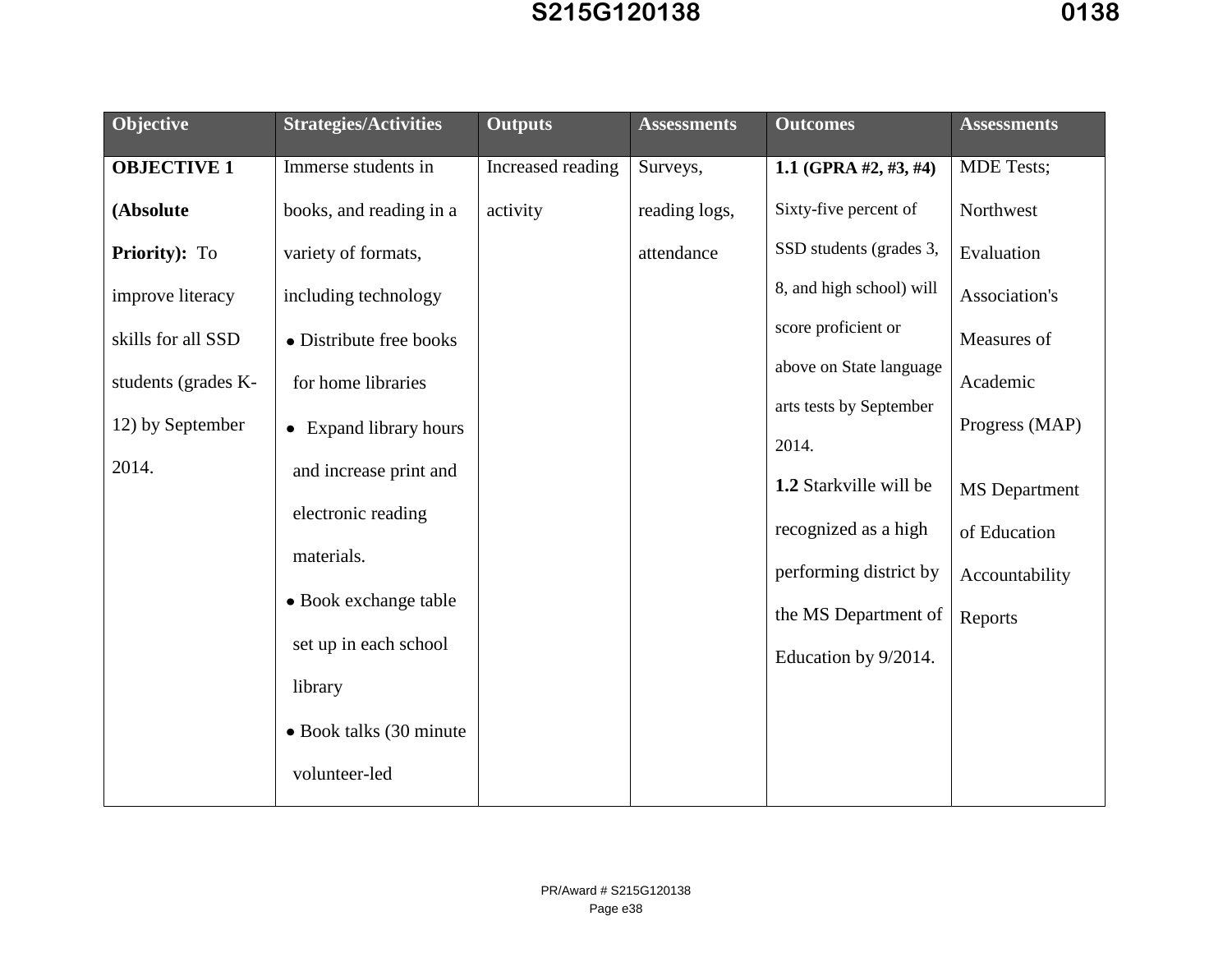|           |                              |                | , , , , , , , , , , , , |                         |                    |
|-----------|------------------------------|----------------|-------------------------|-------------------------|--------------------|
| Objective | <b>Strategies/Activities</b> | <b>Outputs</b> | <b>Assessments</b>      | <b>Outcomes</b>         | <b>Assessments</b> |
|           | discussion groups)           |                |                         |                         |                    |
|           | <b>Explicit literacy</b>     | After school   | Attendance              | 1.3 60% of students     | Curricula &        |
|           | instruction to help truly    | attendance     | logs                    | participating in after  | teacher            |
|           | low performing readers       |                |                         | school tutoring will    | assessments        |
|           | accelerate their reading     |                |                         | increase reading skills |                    |
|           | development                  |                |                         | by 1 grade level by     |                    |
|           | • After school literacy      |                |                         | the end of each school  |                    |
|           | instruction for K-8          |                |                         | year.                   |                    |
|           | grade students               |                |                         |                         |                    |
|           | • Students as Authors        |                |                         |                         |                    |
|           | during after school.         |                |                         |                         |                    |
|           |                              |                |                         |                         |                    |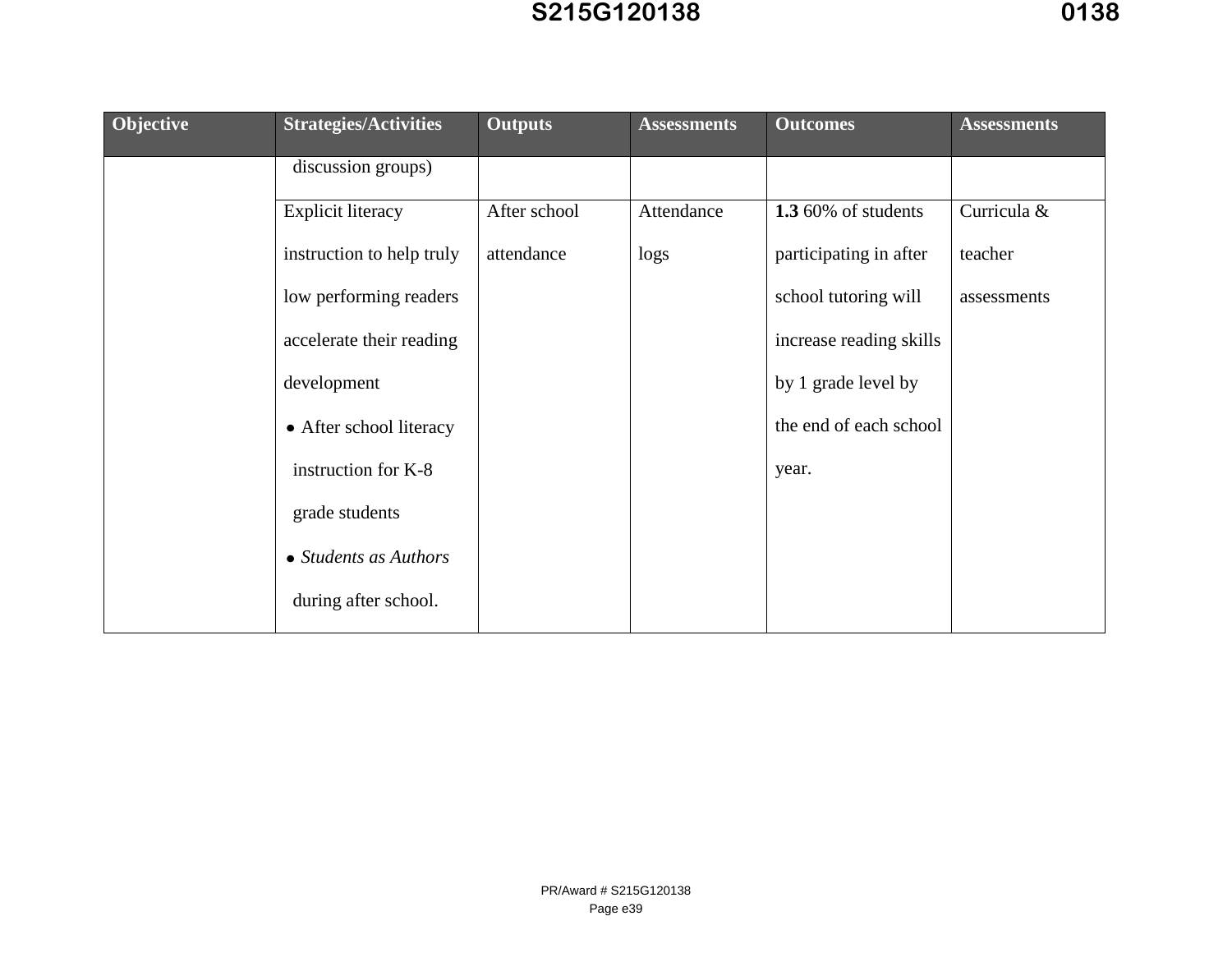# S215G120138

| Objective               | <b>Strategies/Activities</b> | <b>Outputs</b>         | <b>Assessments</b> | <b>Outcomes</b>       | <b>Assessments</b> |
|-------------------------|------------------------------|------------------------|--------------------|-----------------------|--------------------|
| <b>OBJECTIVE 2</b>      | Early reading                | $\bullet$ 1000 Baby's  | Distribution       | 2.1 (GPRA #1) Sixty   | Readiness scores   |
| $(CP \# 3)$ : To ensure | intervention                 | <b>First Books</b>     | reports            | percent of children   | on the oral        |
| school readiness for    | • Increase access to         | distributed            | Purchasing         | enrolled in Emerson   | language,          |
| 60% of children         | literacy materials for       | annually               | reports            | School PreK will      | vocabulary and     |
| enrolled in Emerson     | young children:              | $\bullet$ 10 books per | Attendance/        | demonstrate readiness | phonemic           |
| School PreK by          | $\circ$ Baby's First Books:  | child distributed      | completion         | scores on the oral    | awareness          |
| September 2014.         | o Book Give-away for         | annually               | reports            | language, vocabulary  | sections of        |
|                         | preschool children           | •Classroom             | Enrollment /       | and phonemic          | <b>KinderBound</b> |
|                         | o Increase literacy          | literacy               | Completion         | awareness sections of |                    |
|                         | resources for                | resources              | reports            | KinderBound by        | Kindergarten       |
|                         | preschool classrooms         | increase each          |                    | September 2014.       | intake             |
|                         | • Encourage family           | year                   |                    |                       | assessments        |
|                         | literacy through             | •20 parents will       |                    |                       |                    |
|                         | o Parent Trainer-of-         | be trained to          |                    | 2.2 School-ready      | Reading/language   |
|                         | Trainers monthly             | train other            |                    | children positively   | scores in          |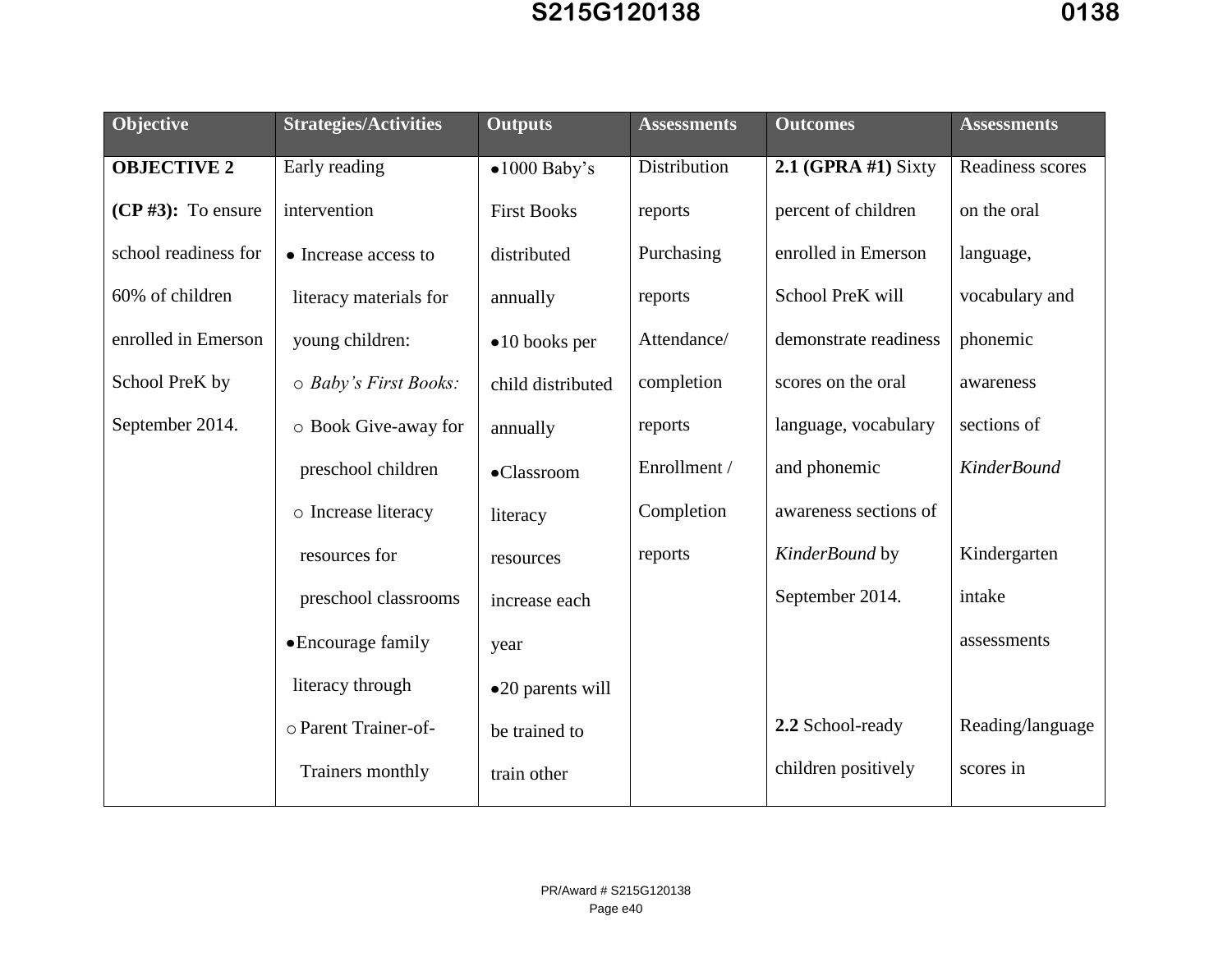| Objective                 | <b>Strategies/Activities</b> | <b>Outputs</b>       | <b>Assessments</b> | <b>Outcomes</b>           | <b>Assessments</b> |
|---------------------------|------------------------------|----------------------|--------------------|---------------------------|--------------------|
|                           | workshops                    | parents              |                    | impact upper grade        | subsequent         |
|                           | o Weekly story hour at       | •50 children and     |                    | student performance       | classes/grades     |
|                           | <b>Emerson Family</b>        | a family member      |                    |                           |                    |
|                           | <b>Resource Center</b>       | will attend at       |                    |                           |                    |
|                           | •Implement the school        | least 10 weekly      |                    |                           |                    |
|                           | readiness curriculum,        | story hours/year     |                    |                           |                    |
|                           | Kinderbound, in              | •20 children will    |                    |                           |                    |
|                           | <b>Emerson Preschool for</b> | complete             |                    |                           |                    |
|                           | $4 & 5$ year olds            | Kinderbound          |                    |                           |                    |
|                           |                              | program              |                    |                           |                    |
|                           |                              | annually             |                    |                           |                    |
| <b>OBJECTIVE 3</b>        | • Reading Buddies. -         | $\bullet$ 30% of SSD | Participation      | <b>Outcome 3.1 40% of</b> | District-wide      |
| (Absolute                 | mentoring $(K-5)$            | students'            | logs               | SSD parents will          | teacher/           |
| <b>Priority</b> ): 40% of | • Parent Empowerment         | families will        | <b>Usage logs</b>  | report that they have     | administrator      |
| SSD parents will          | • Family Literacy            | participate in at    | Parent surveys     | increased their           | survey             |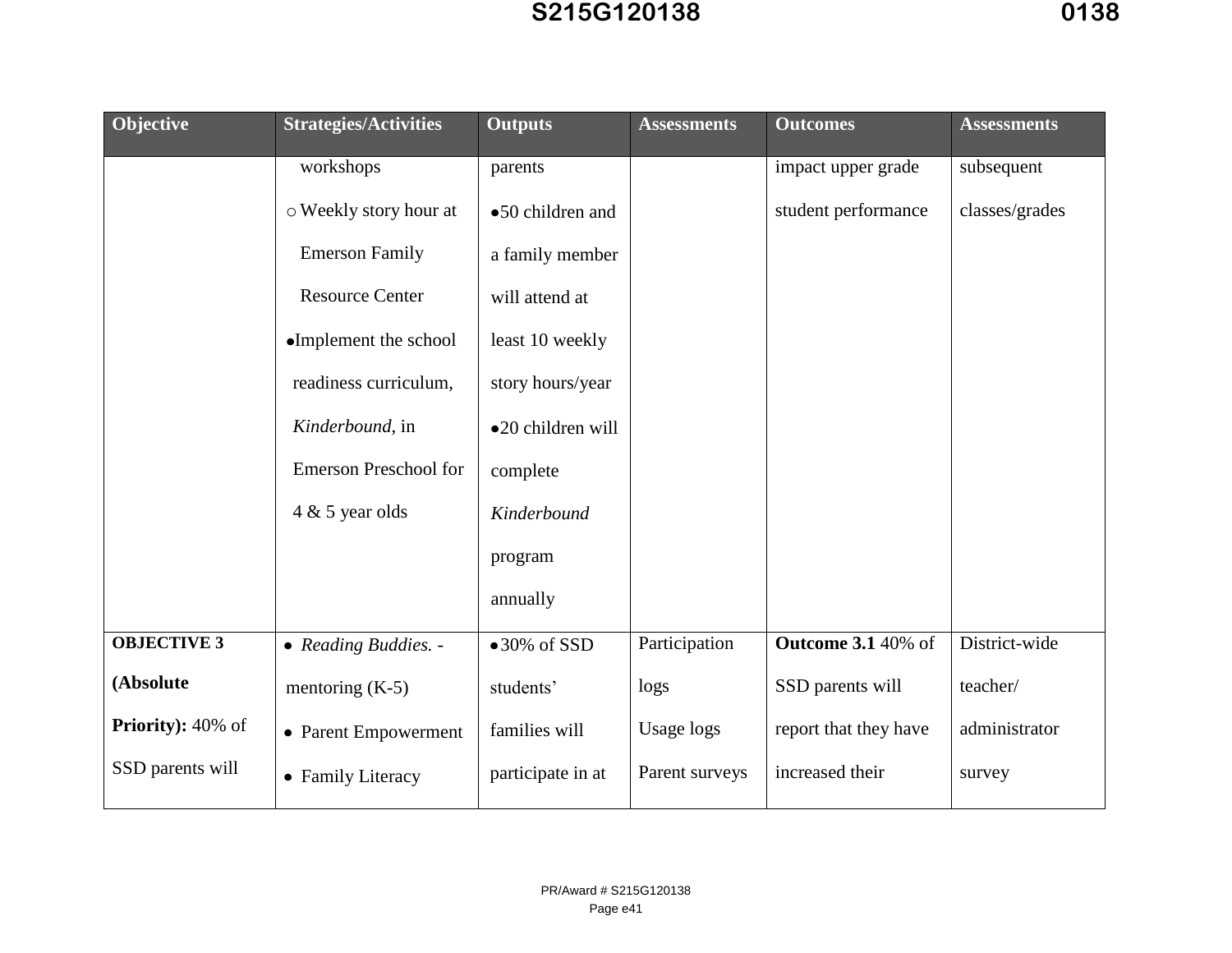| Objective            | <b>Strategies/Activities</b> | <b>Outputs</b>    | <b>Assessments</b> | <b>Outcomes</b>         | <b>Assessments</b> |
|----------------------|------------------------------|-------------------|--------------------|-------------------------|--------------------|
| increase their       | Events.                      | least 4 family    |                    | involvement in their    |                    |
| involvement in their | • Field trips to the         | literacy events   |                    | child's educational     |                    |
| child's educational  | nearby public library        | • Usage logs will |                    | experience by 9/2014.   |                    |
| experiences by       |                              | show a weekly     |                    | Outcome 3.2 The         |                    |
| 9/2014.              |                              | average of 10     |                    | positive effects of     |                    |
|                      |                              | students and/or   |                    | parent involvement      |                    |
|                      |                              | parents use each  |                    | will have wide          |                    |
|                      |                              | school's library  |                    | reaching effects,       |                    |
|                      |                              | during after      |                    | including improved      |                    |
|                      |                              | school hours.     |                    | literacy across the     |                    |
|                      |                              | • At least 1000   |                    | district as reported by |                    |
|                      |                              | volunteer hours   |                    | at least 51% of school  |                    |
|                      |                              | will be donated   |                    | staff on a district-    |                    |
|                      |                              | by parents by     |                    | wide survey by          |                    |
|                      |                              | 9/2014.           |                    | 9/2014.                 |                    |